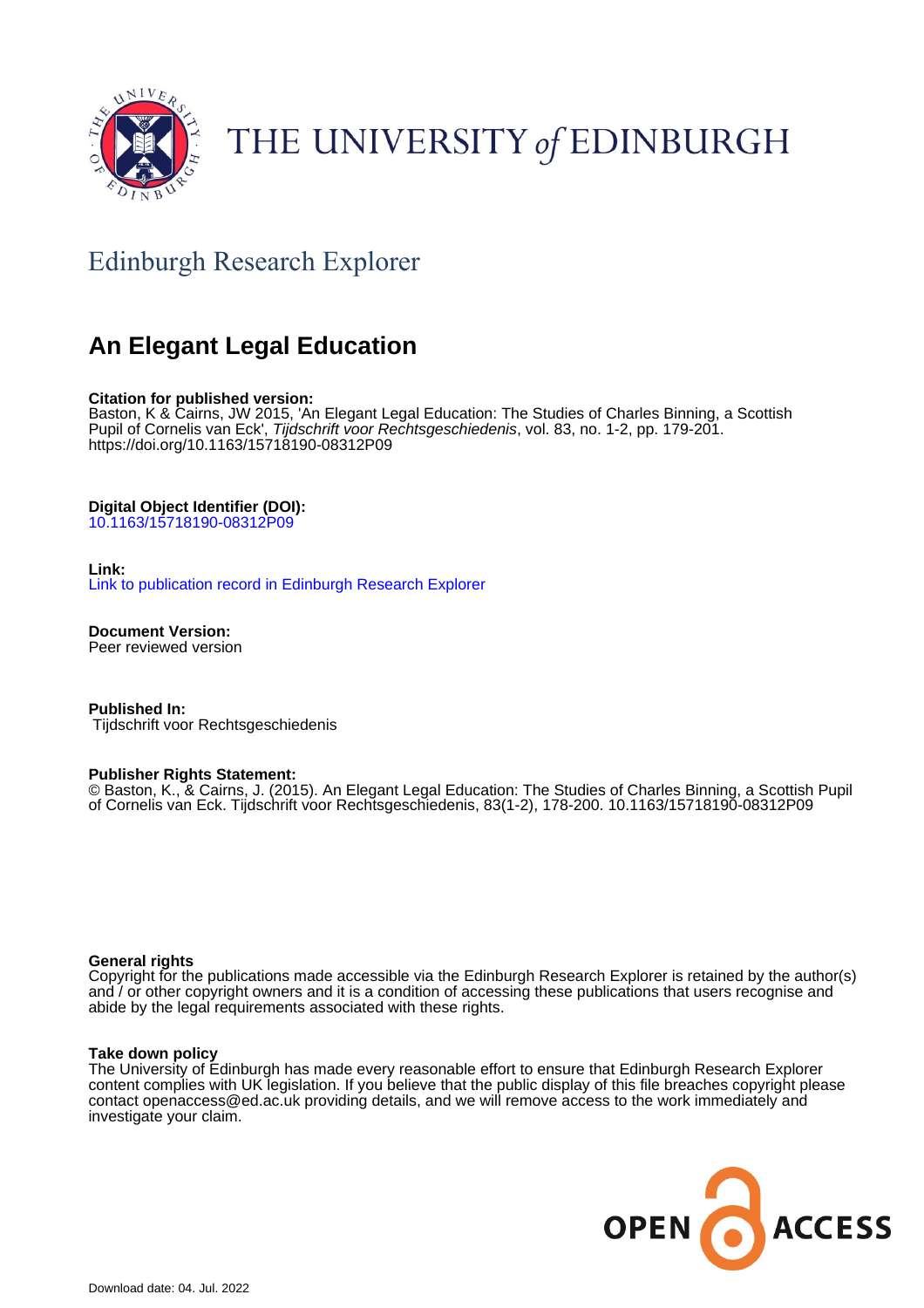# **An elegant legal education: The studies of Charles Binning, a Scottish pupil of Cornelis van Eck**

Karen G. Baston and John W. Cairns[\\*](#page-1-0)

#### **Summary**

This article considers the influence of legal education based on the Dutch tradition of legal humanism on a Scottish student of the late seventeenth-century. An annotated textbook retained by Charles Binning contains notes from his studies with the Utrecht professor Cornelis van Eck and provides evidence for Van Eck's teaching practices. Their education abroad equipped Scottish legal students for the professional, intellectual and cultural lives they would lead when they returned home. Exposure to the ideas contained in the books they studied and their relationships with the Continental learned gave Scottish scholars admission into the international Republic of Letters. This had significance for the development of the Scottish Enlightenment.

#### **Keywords**

Scottish law students, humanism, Cornelis van Eck, Charles Binning, *Principia juris civilis*, legal textbooks, book collecting, witchcraft, Scottish legal profession

# **Introduction**

—

On 1 September 1695, G. vande Water, the well-known Utrecht book-seller and publisher, sold a set of volumes of Cornelis van Eck's *Principia juris civilis secundum ordinem Digestorum* to Charles Binning, a twenty-one-year-

<span id="page-1-0"></span><sup>\*</sup> Edinburgh Law School, University of Edinburgh, Old College, South Bridge, Edinburgh, EH8 9YL, UK; karen.baston@ed.ac.uk; john.cairns@ed.ac.uk. We would like to thank: Joe Luttrell; UB Utrecht; Edinburgh Law School; Edinburgh University Library, Centre for Research Collections; National Records of Scotland; National Library of Scotland, and the British Library.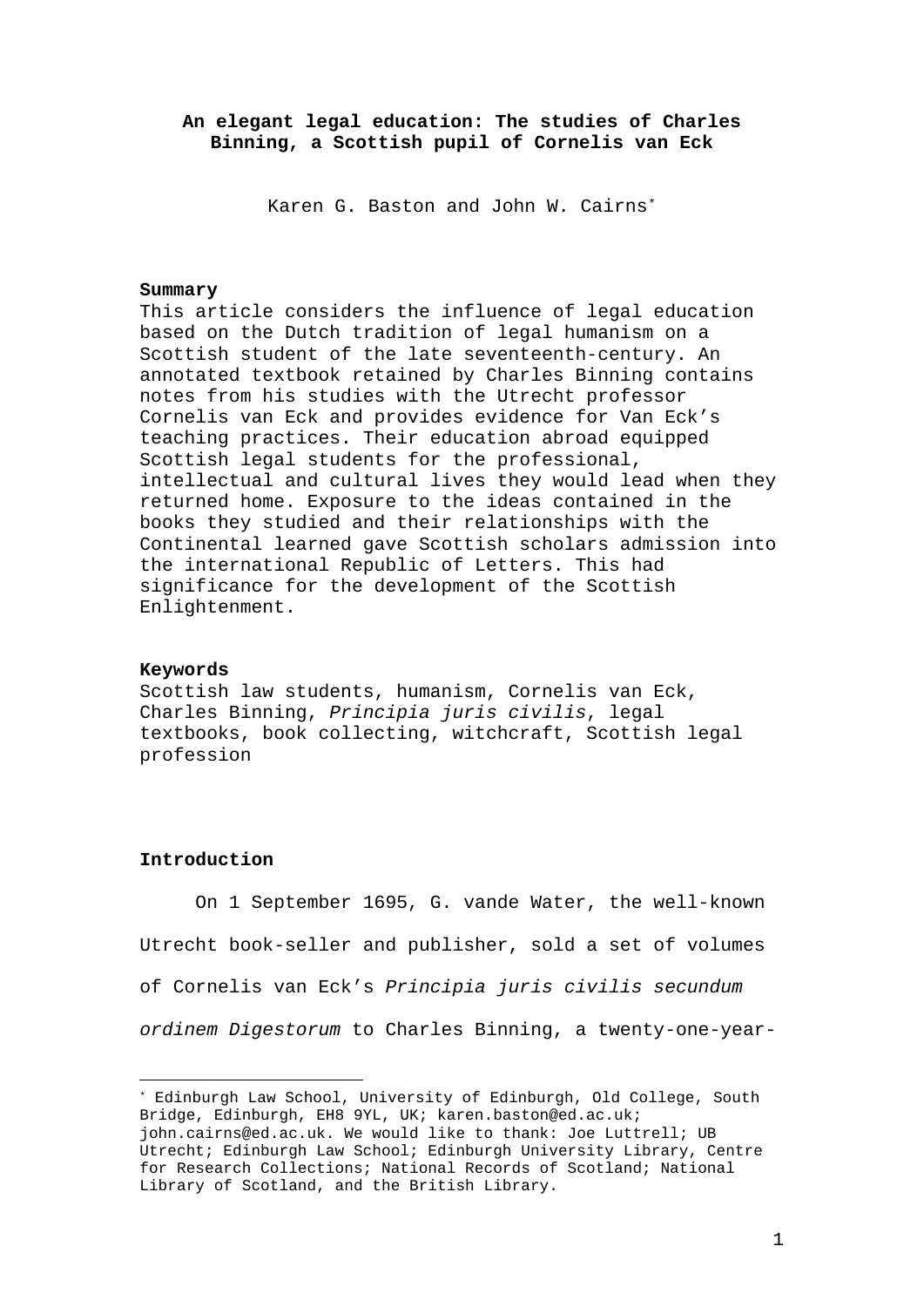old Scotsman. Binning paid 3 guilders and 12 stuivers for this popular student textbook<sup>[1](#page-2-0)</sup>. The volumes into which the book was divided were bound with interleaves for annotation. The next day, Binning attended the first class of Van Eck's *Collegium* on the first part of the *Digest*[2.](#page-2-1) As far as we can tell he was a reasonably diligent student. He annotated his textbook and he certainly later felt no hesitation in engaging his former professor in correspondence.

At this time, William, Prince of Orange, as well as being Stadhouder of Utrecht and some of the other United Provinces, sat on the Scottish throne. Young Binning was just one of the many Scotsmen who went to the Netherlands to study at the height of what Jonathan Israel has dubbed the 'Anglo-Dutch Moment', and, as is well known, Scottish students went in large numbers to the universities of the northern Netherlands between, say, 1680 and 1750. This means that Scottish libraries and archives contain important sources for the history of education in the Netherlands in this period. The students wrote home, discussed their studies, and collected books<sup>[3](#page-2-2)</sup>. Like

<span id="page-2-0"></span><sup>—&</sup>lt;br>— <sup>1</sup> Edinburgh University Library (EUL), Centre for Research Collections, SC 9387, back pastedown MS note.

<sup>2</sup> *Ibid*., p. 1, MS note on top margin.

<span id="page-2-2"></span><span id="page-2-1"></span><sup>3</sup> R. Feenstra, *Scottish-Dutch legal relations in the seventeenth and eighteenth centuries* in: R. Feenstra, *Legal scholarship and doctrines of private law, 13th–18th centuries*, Aldershot, 1996, XVI; J.W. Cairns, *'Importing our Lawyers from Holland': Netherlands influences on Scots law and lawyers in the eighteenth century*, in: Scotland and the Low Countries, ed. G.G. Simpson, East Linton 1996, p. 136-153; E. Mijers, *Scottish students in the Netherlands, 1680-1730*, in: Scottish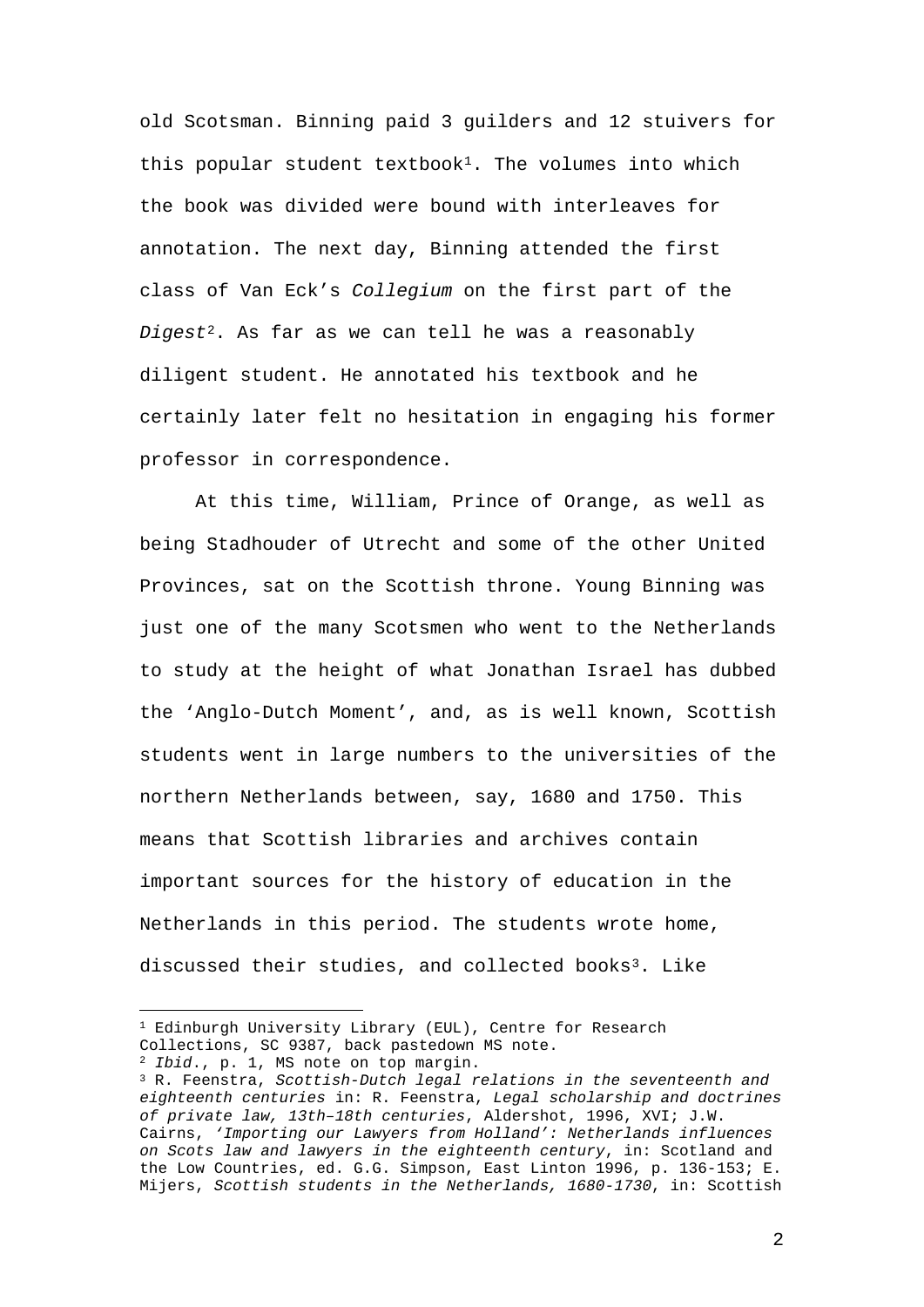Binning, they sometimes kept their student notes and textbooks. Though precise statistics are impossible, the research of van Strien and Ahsmann suggests that, among the Scots, the most popular university for legal studies was that of Utrecht<sup>[4](#page-3-0)</sup>. Utrecht was a city well known to Scots, as many of the generation before Binning had spent time there in exile before the Revolution of 1689[5](#page-3-1).

Born in 1674, Charles Binning was the fifth son of Sir William Binning of Wallyford and his wife Elizabeth Scott of the family of Bavelaw. Sir William was a minor landowner and successful merchant who had served as Lord Provost of Edinburgh. Sir William had not been at odds with the Stewart Restoration regime; but he accepted the Revolution. He had travelled to the Netherlands to manage legal affairs and to France on mercantile business. He also had extensive trade links in the Low Countries, with which he must have been familiar<sup>6</sup>. This would have made

communities in the early modern period, ed. A. Grosjean and S. Murdoch, Leiden 2005, p. 301-331; E. Mijers, *'News from the Republick of Letters': Scottish students, Charles Mackie and the United Provinces, 1650-1750*, Leiden 2012. <sup>4</sup> K. van Strien and M. Ahsmann, *Scottish law students in Leiden at* 

<span id="page-3-0"></span>*the end of the seventeenth century: The correspondence of John Clerk, 1694-1697*, in: LIAS 19:2 (1992), p. 271-330 at p. 279-282. <sup>5</sup> G. Gardner, *The Scottish exile community in the Netherlands, 1660-*

<span id="page-3-2"></span><span id="page-3-1"></span>*<sup>1690</sup>*, East Linton 2004, *passim*. 6 J.A. Inglis, *The Monros of Auchinbowie and cognate families*, Edinburgh 1911, p. 141, 149, 152; J.A. Inglis, *Edinburgh during the provostship of Sir William Binning, 1675-1677*, in: Scottish Historical Review 12 (1915), p. 369-387; *The Decisions of the Lords of Council and Session, from June 6th, 1678, to July 30th, 1712. Collected by the Honourable Sir John Lauder of Fountainhall, one of the Senators of the College of Justice*, Edinburgh 1759-1761, vol. 1, p. 478, 646.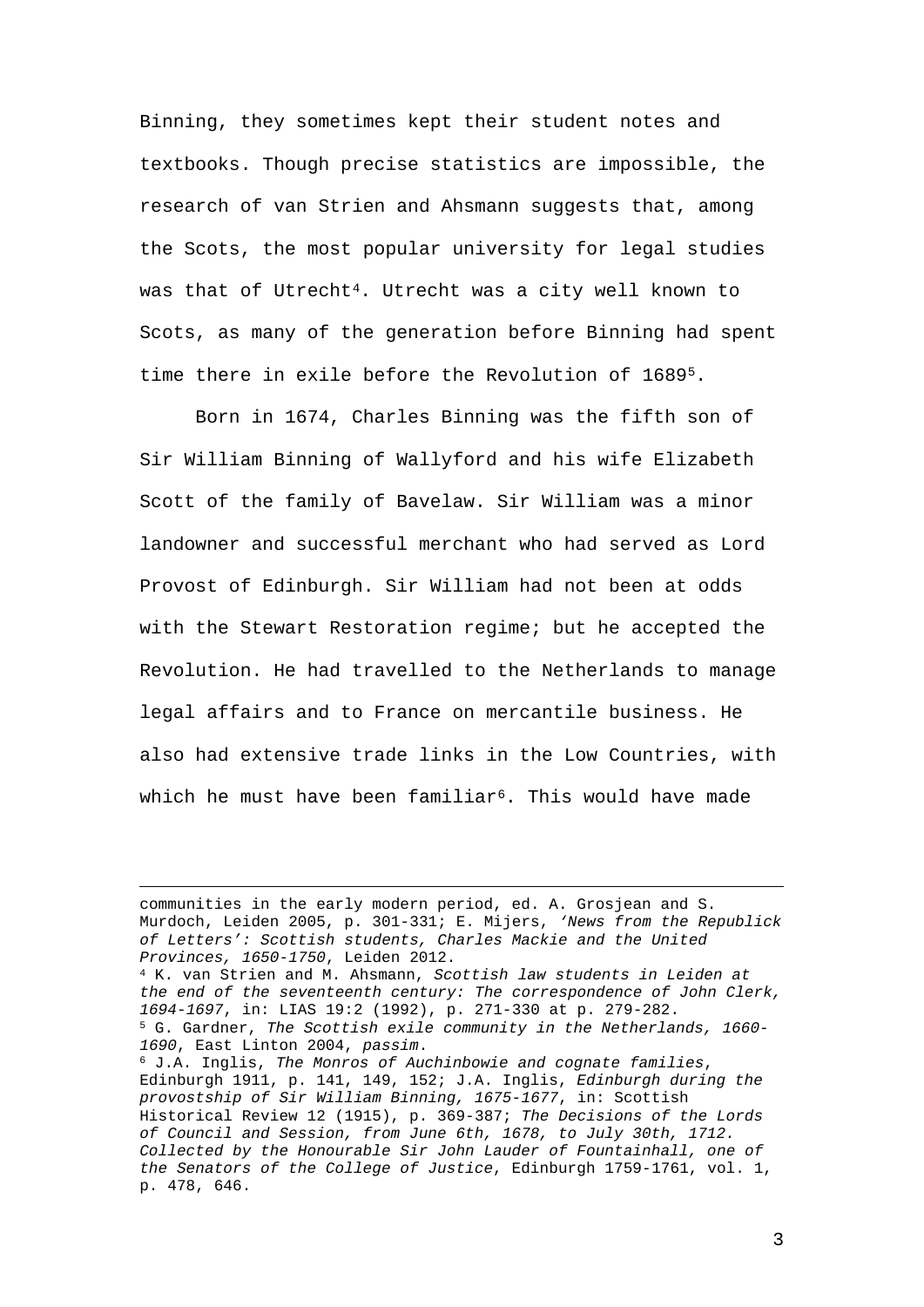it easy to organize Charles's legal studies in the Netherlands[7.](#page-4-0)

# **Cornelis van Eck: Utrecht professor**

When Binning undertook his legal studies, the law professors in Utrecht were Lucas van de Poll, Johan van Muyden, and Cornelis van  $Eck<sup>8</sup>$ . None of these would now be counted among the greatest or most influential legal scholars of the Dutch Golden Age[9.](#page-4-2) But this would be to judge them by inappropriate and anachronistic criteria. Both Van Muyden and Van Eck were popular and successful teachers, and we know Binning opted to study with the latter. But their comparative lack of fame as scholars may explain why, in the competitive environment of the universities of the Netherlands in which professors often changed institutions, they stayed at Utrecht. It should be stressed, however, that many distinguished legal scholars also taught at Utrecht, which by any criterion was one of the leading universities of the era: these included Antonius Matthaeus [II and III], Gerard Noodt, Everhardus Otto, C. H. Trotz, Johannes Voet, Jacobus

<span id="page-4-0"></span><sup>—</sup> <sup>7</sup> Mijers, *'News from the Republic of Letters'* (*supra*, n. 3), p. 49- 105: Van Strien and Ahsmann, *Scottish law students* (*supra*, n. 4), p. 273-277.

<span id="page-4-2"></span><span id="page-4-1"></span><sup>8</sup> R. Welten, *Utrechtse Hoogleraren in de Rechten (1636-1815): Enkele aspekten van de geschiedenis van de rehcten faculteit te Utrecht*, Tijdschrift voor Rechtsgeschiedenis, 55 (1987), p. 67-101 at p. 87-88. <sup>9</sup> G.C.J.J. van den Bergh, *The life and work of Gerard Noodt (1647- 1725): Dutch legal scholarship between humanism and enlightenment*, Oxford 1988, p. 59.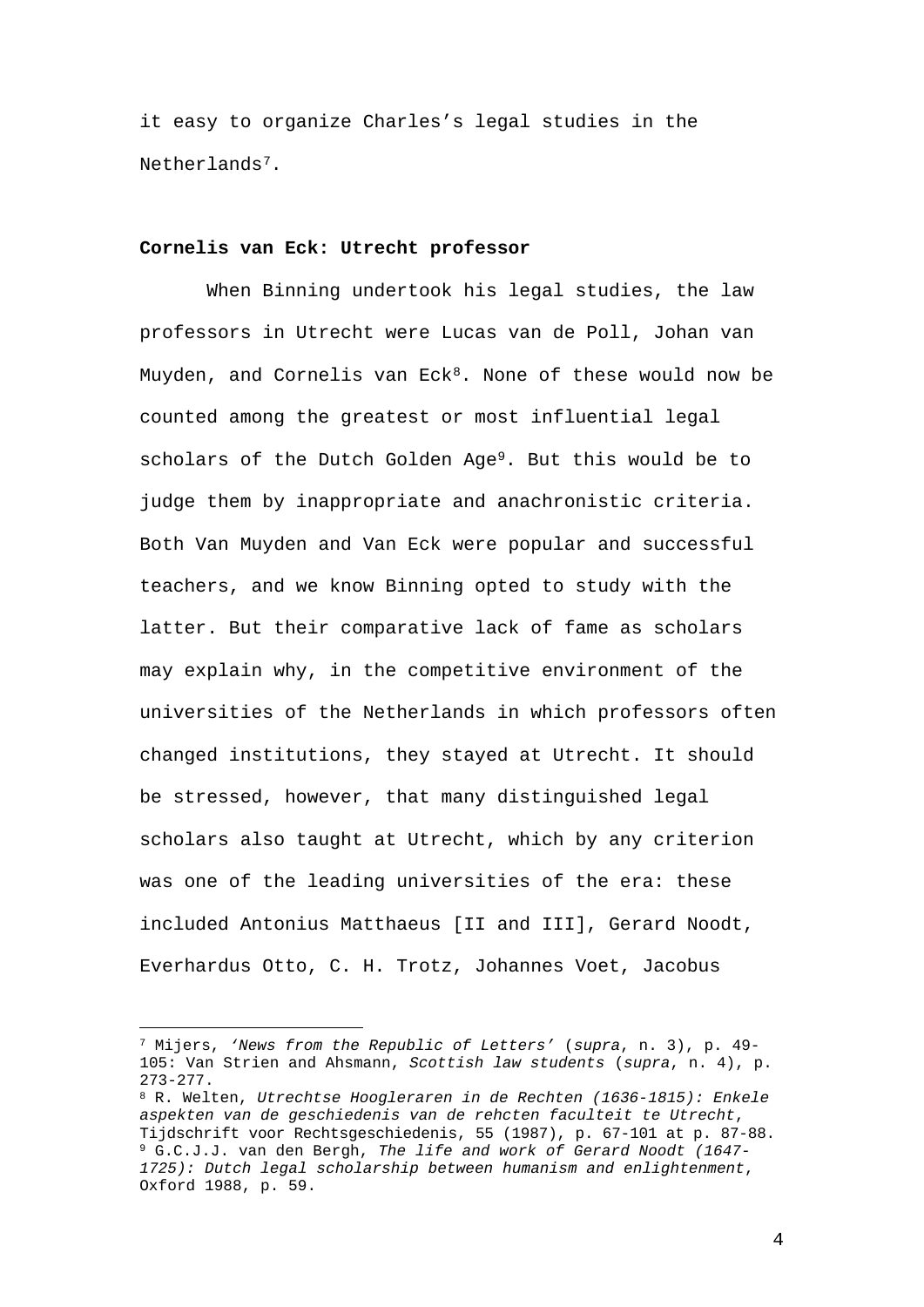Voorda, and Abraham Wieling. Some of these men stayed for a while; some quickly moved on<sup>10</sup>.

Born in 1662, Van Eck studied in Utrecht and Leiden, taking his doctorate in the latter university in 1682. He became professor at Franeker in 1686, where he also served as rector. There, like others, he became embroiled in quarrels with the difficult, if brilliant, Ulric Huber<sup>[11](#page-5-1)</sup>. In 1693, Van Eck moved to a chair at Utrecht; he remained there until his death in  $1732^{12}$ . Since he was a teacher of ability who attracted students, the managers of the university at Utrecht wished to keep him. Thus, when they feared in 1713 that he might be called to Leiden in place of Johannes Voet, they made him professor *juris hodierni* with an additional *f* 200 per year<sup>13</sup>.

Van Eck was a noted neo-Latin poet; but he was not a prolific publisher of scholarly works on law. Some of his publications were *pièces d'occasion*, such as his responses to the quarrelsome Huber's criticisms of his

<span id="page-5-0"></span><sup>—</sup> <sup>10</sup> M. van de Vrugt, *Album Scholasticum*, in: Rechtsgeleerd Utrecht: Levensschetsen van elf hoogleraren uit driehonderdvijftig jaar Faculteit der Rechtsgeleerdheid in Utrecht, ed. G.C.J.J. van den Bergh, J.E. Spruit, and M. van de Vrugt, Zutphen 1986, p. 216-239 at p. 218.

<span id="page-5-1"></span><sup>11</sup> G.C.J.J. van den Bergh, *Cornelis van Eck, 1662-1732: Een dichterjurist*, in: Rechtsgeleerd Utrecht: Levensschetsen van elf hoogleraren uit driehonderdvijftig jaar Faculteit der Rechtsgeleerdheid in Utrecht, ed. G.C.J.J. van den Bergh, J.E. Spruit, and M. van de Vrugt, Zutphen 1986, p. 37-54, at p. 39-42; Van den Bergh, *Life and work of Gerard Noodt* (*supra*, n. 9), p. 50-57; Margaret Hewett, *Ulric Huber (1636-1694): De ratione juris docendi & discendi diatribe per modum dialogi nonnullis aucta ΠΑΡΑΛΙΠΟΜΕΝΟΙΣ*, Nijmegen 2010, p. 79- 83.

<span id="page-5-3"></span><span id="page-5-2"></span><sup>12</sup> Van den Bergh, *Cornelis van Eck* (*supra*, n. 11), p. 42-48. <sup>13</sup> *Ibid*., p. 43-44. They were mistaken. See Van den Bergh, *Life and work of Gerard Noodt* (*supra*, n. 9), p. 96-98.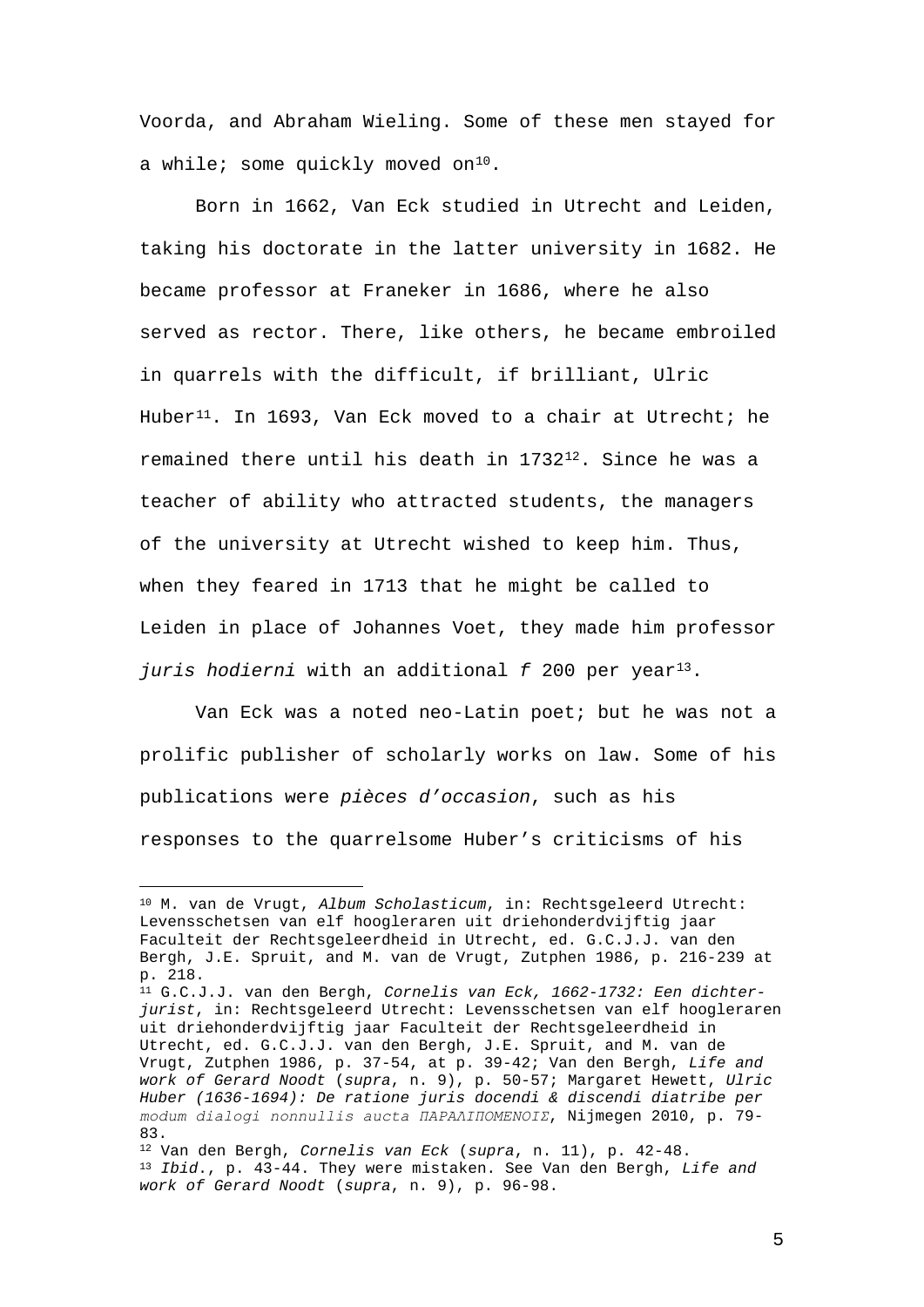work and to a critic of his Latin verses on William of Orange's invasion of England. Others were *disputationes*, orationes, and collections of theses<sup>[14](#page-6-0)</sup>. His work had distinctly humanist influences and, for example, his speech as rector in Franeker in 1693 was on joining study of poets with that of Roman law[15](#page-6-1).

Van Eck's most important legal work is the textbook Charles Binning bought in 1695, the *Principia juris civilis secundum ordinem Digestorum in usum domesticarum scholarum seu collegiorum, quae vocant, vulgate et in duas partes divisa*. This was first published in Franeker in 1689, intended as a compend for teaching his class. Production of this work may have been prompted by his experience as a student in Leiden of using J. F. Böckelmann's *Compendium institutionum Justiniani sive elementa juris civilis in brevem et facilem ordinem redacta*, first published in Leiden in 1679[16](#page-6-2). The second edition was published in Utrecht in 1694 after Van Eck's move to the University. It was again intended for the

—<br>—

<span id="page-6-1"></span><span id="page-6-0"></span><sup>14</sup> M. Ahsmann, *Bibliografie van Hoogleraren in de Rechten aan de Utrechtse Universiteit tot 1811*, Amsterdam 1993, p. 70-77. <sup>15</sup> *Oratio de studio poëtices conjugendo cum studio juris Romani*, Franeker 1693. See G.C.J.J. van den Bergh, *Die holländische elegante Schule: Ein Beitrag zur Geschichte von Humanismus und Rechtswissenschaft in den Niederlanden 1500-1800*, Frankfurt am Main 2002, p. 178-181. <sup>16</sup> R. Feenstra, *Johann Friedrich Böckelmann (1632-1681): Een markant Leids hoogleraar in de rechten*, in: Bestuurders en geleerden: opstellen over onderwerpen uit de Nederlandse geschiedenis van de zestiende, zeventiende en achttiende eeuw, aangeboden aan Prof. Dr J.

<span id="page-6-2"></span>J. Wolter bij zijn afscheid als hoogleraar van de Rijksuniversiteit te Leiden, ed. S. Groenveld, M.E.H.N. Mout and I. Schöffer, Amsterdam 1985, p. 137-150.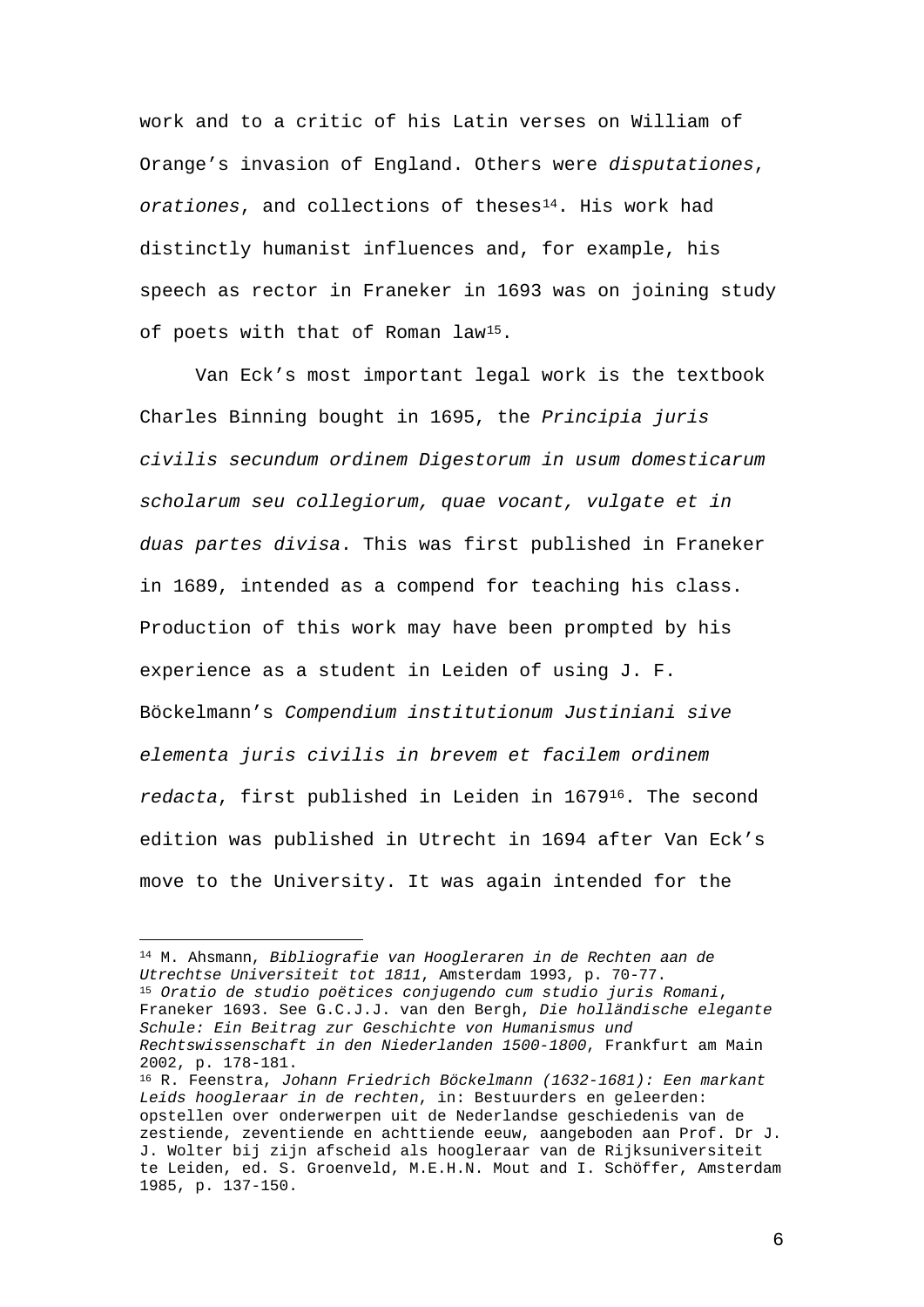assistance of his class. The *Principia* subsequently went through a number of editions, the last being published in Leiden in 1784.[17](#page-7-0)

Van Eck's close friendship with Noodt and his quarrels with Huber raise interesting issues in light of Huber's dialogue *De ratione juris docendi et discendi*, which can be understood as a strong critique of Noodt's approach and an endorsement of the *methodus compendiaria* that Van Eck himself favoured. These have been thoroughly explored by Margaret Hewett in her recent Amsterdam doctoral thesis, so we need not enter into them here, although it points up the complexity of the issues involved[18.](#page-7-1)

Van Eck was highly regarded and erudite. He maintained an extensive learned correspondence with other notables in the Republic of Letters. His worth would not have been measured by his contemporaries according to the shelf-space taken up by his scholarly works. There is every reason to consider that his pupils would have been impressed by him.

# **Van Eck's Scottish student**

Charles Binning had studied arts at the University of Edinburgh, where he matriculated in 1691 under the

<sup>—</sup> <sup>17</sup> Ahsmann, *Utrechtse Bibliografie* (*supra*, n. 14), p. 73-74.

<span id="page-7-1"></span><span id="page-7-0"></span><sup>18</sup> Hewett, *Ulric Huber* (*supra*, n. 11), p. 77-78.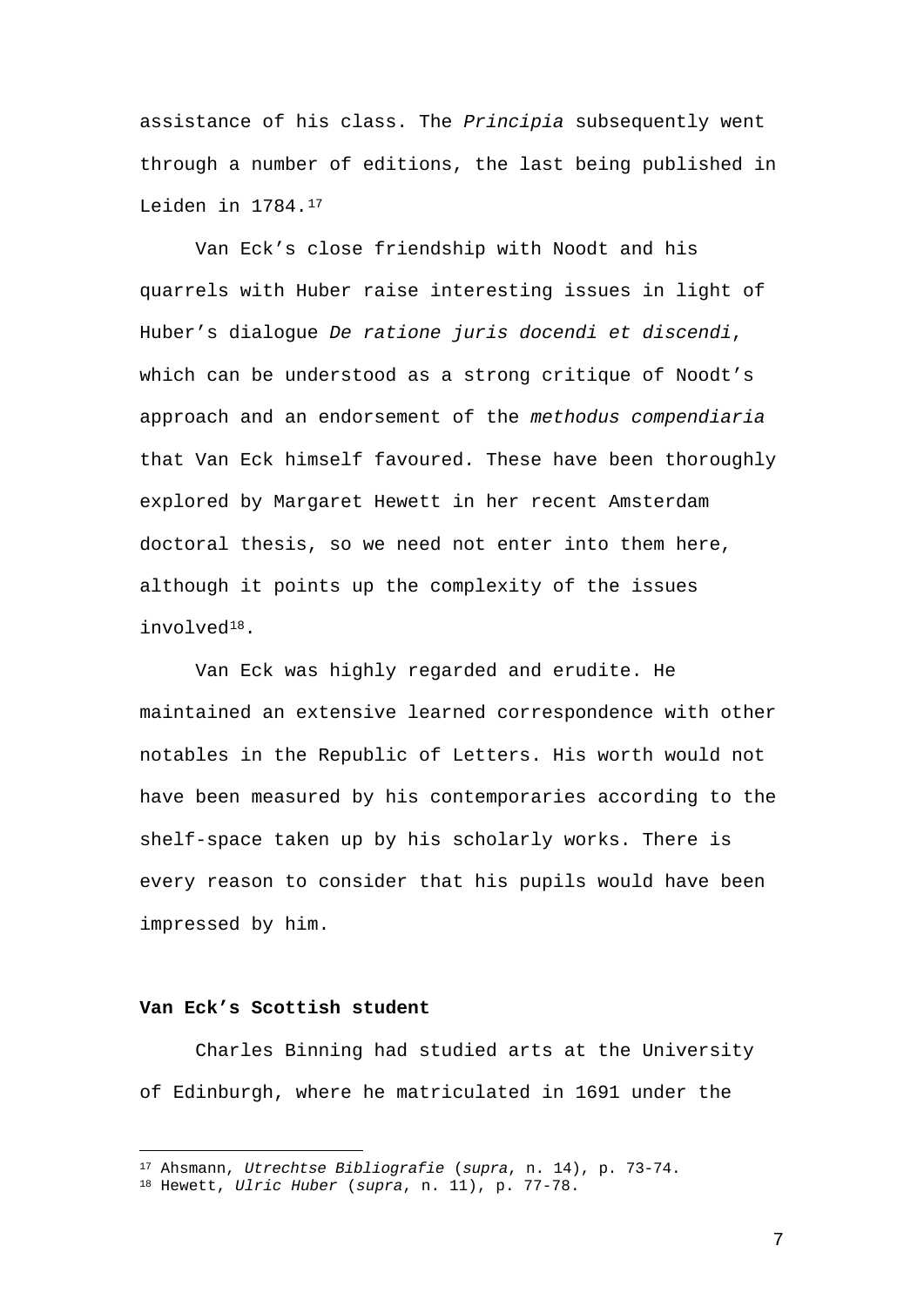regent William Law[19.](#page-8-0) In 1696, he was matriculated in the University of Utrecht by Robert Moray, a fellow Scot<sup>[20](#page-8-1)</sup>. It is not clear when Binning had arrived in the Dutch city. The class on the Digest he took with Van Eck started on 2 September 1695 but he may already have taken a class on the Institutes, as was common, perhaps also with Van Eck<sup>21</sup>. From correspondence, we know he also studied with J. G. Graevius, the noted historian and philologist, whose classes were very popular, and whom Binning described as the 'princeps literatorum'<sup>22</sup>. It was common for Scots law students to take the type of courses Graevius offered on Roman sources and history to complement their studies of Roman law<sup>[23](#page-8-4)</sup>. We also know Binning shared accommodation in Utrecht with James Vernon, the future courtier, M.P., and Envoy Extraordinary to Denmark<sup>24</sup>.

This link with Vernon suggests that Binning remained in Utrecht over the winter of 1696-1697. In Vernon's memoirs, the author describes his extended education in

—

<span id="page-8-5"></span><span id="page-8-4"></span><span id="page-8-3"></span><span id="page-8-2"></span><span id="page-8-1"></span><span id="page-8-0"></span><sup>19</sup> Edinburgh University Archives, IN1/ADS/STA/2 (Da. 34), Register of Edinburgh University Matriculations 1627-1703, p. 135. <sup>20</sup> *Album studiosorum Academiae Rheno-Traiectinae*, 3rd edn, Utrecht 1886, p. 97. <sup>21</sup> Van Strien and Ahsmann, *Scottish law students* (*supra*, n. 4), p. 297-298. <sup>22</sup> Charles Binning to Cornelis van Eck, 30 Apr. 1698, UB Utrecht HS 1000 7B3; Charles Binning to Cornelis van Eck, 25 Nov. 1699, UB Utrecht HS 1000 7B3. <sup>23</sup> Van Strien and Ahsmann, *Scottish law students* (*supra*, n. 4), p. 301. <sup>24</sup> Charles Binning to Cornelis van Eck, 30 Apr. 1698, UB Utrecht HS 1000 7B3; P. Gauci, *Vernon, James II (1677-1756), of Westminster, Mdx*, in: The House of Commons, 1690-1715, 5: Members O-Z, ed. D.W. Hayton, E. Cruikshanks, and S. Handley, Cambridge 2002, p. 745-747.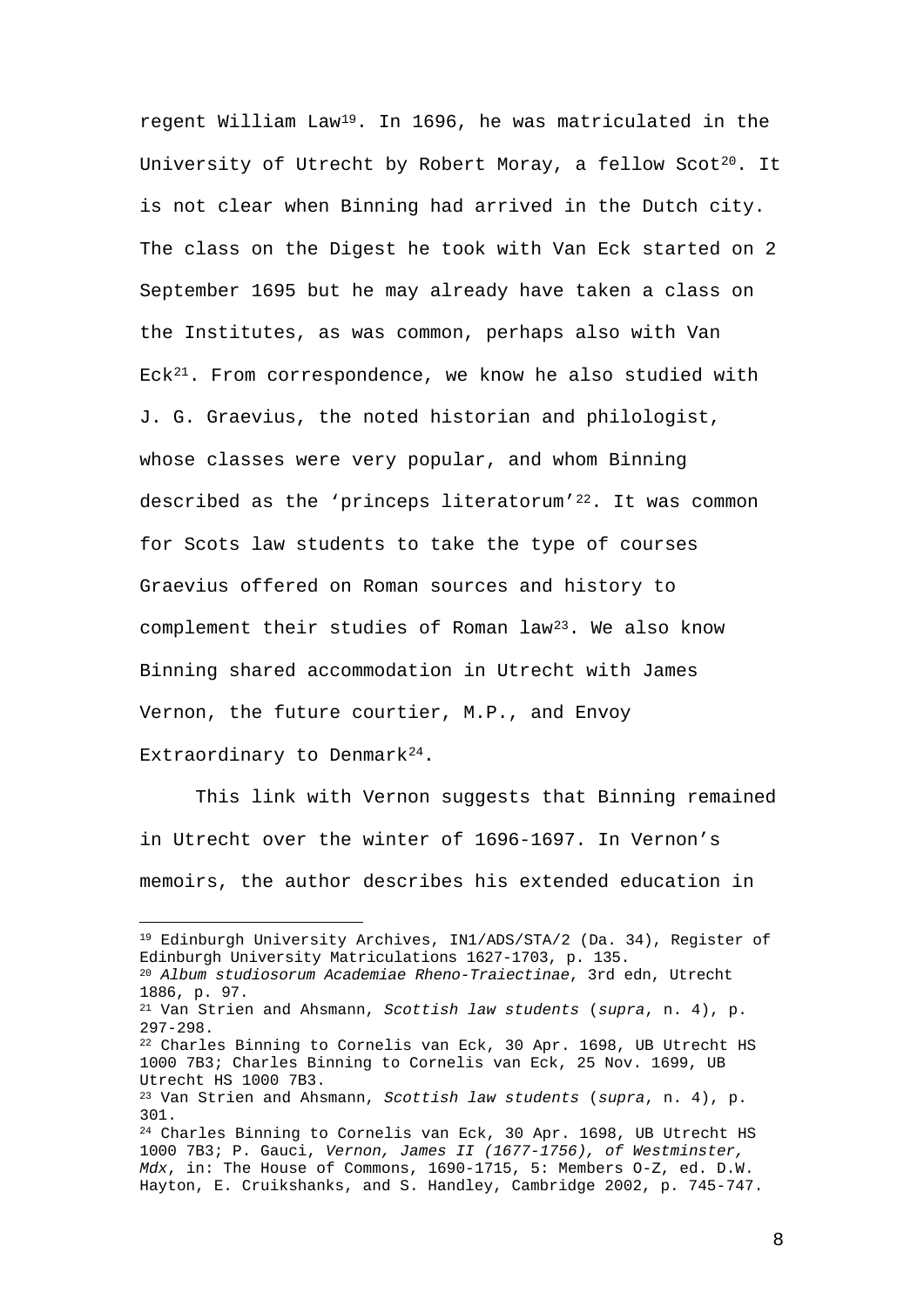the Low Countries. In the early 1690s he had studied history and antiquities with Graevius in Utrecht and philosophy with Pierre Bayle in Rotterdam. Illness then brought Vernon home. In the mid-1690s, he returned to the Low Countries, to Brussels, in the service of the King's Envoy Extraordinary; but, unhappy in this position, he moved to Utrecht to 'to finish my Studys under my Old Professor Graevius'[25.](#page-9-0)

Binning must have remained in Utrecht until February 1697. This is clear from a letter from Graevius to Edward Bernard, formerly Savilian Professor of Astronomy at Oxford, and a noted oriental scholar. Bernard had recently been in the Low Countries, on behalf of the collector, Narcissus Marsh, to purchase MSS at the auction of the library of Jakob Golius<sup>26</sup>. Graevius alludes to that in his letter of 9 February and refers to Bernard's precarious health. He also introduces 'Charles Binne of Scotland' to Bernard<sup>27</sup>. In fact, Binning never met Bernard, who had died on 12 January. That Graevius

<span id="page-9-2"></span><span id="page-9-1"></span><span id="page-9-0"></span><sup>25</sup> James Vernon, 'Memoirs of J. Vernon', British Library, MS Add. 40794, f. 1v. Vernon's memoir is bound with 'Animadversions Clariss. ac Celeb: Joh: Georg: Graevij Prof: Ordin: in inclyta Academ: Ultrajectina in Collegio suo Chronologico habitae Anno M. D. C. XCVII'. These are his notes from Graevius's history course. <sup>26</sup> H. de Quehen, 'Bernard, Edward (1638–1697)', in: Oxford Dictionary of National Biography, Oxford 2004, http://www.oxforddnb.com/view/article/2240, last accessed 10 Dec. 2014. <sup>27</sup> Joannes Georgius Graevius to Edward Bernard, 9 Feb. 1697, University of Oxford, Bodleian Library, MS Tanner 23, f. 103, available at Early Modern Letters Online, http://emlo.bodleian.ox.ac.uk/profile/work/9e169f8d-095f-45fc-bdd3- 7163f0ac9b1d, last accessed, 10 Dec. 2014.

—<br>—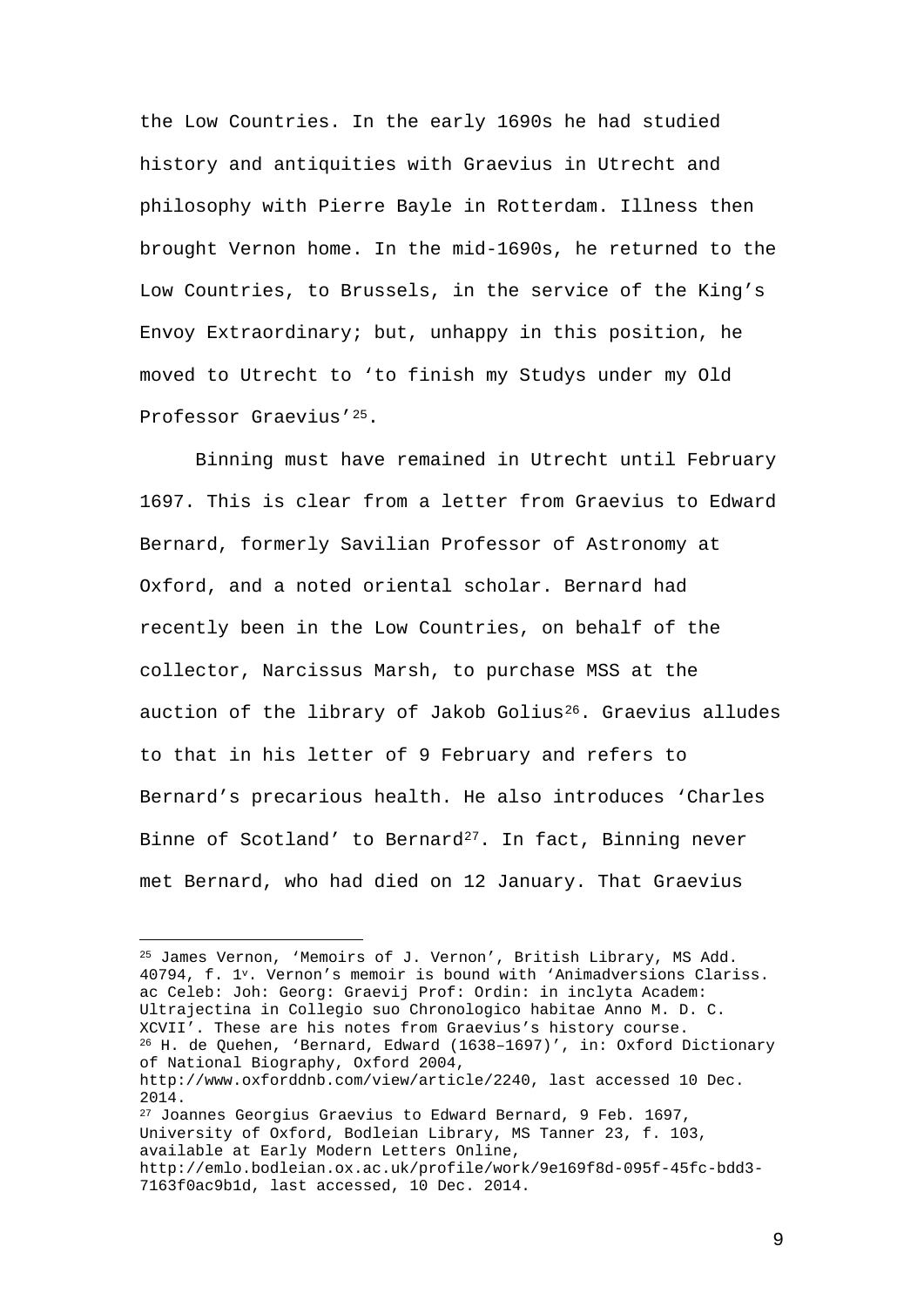entrusted the letter to Binning and wished to introduce him to Edward suggests that he found the young Scotsman both reliable and reasonably impressive.

# **Binning's textbook: Van Eck's** *Principia juris civilis*

Only one volume remains from the textbook Charles Binning bought before he began his class with Van Eck in 1695; it is the only trace we have of his legal studies. Now housed in the University of Edinburgh's Centre for Research Collections, the volume consists of the first part of Van Eck's second, corrected, edition of his *Principia juris civilis*: only the pages to 160 of the original 907 survive $28$ . The book was published as a duodecimo in 1694 under the name of François Halma, university printer at Utrecht from 1684 to 1699[29](#page-10-1). The surviving volume was interleaved with blank pages so that the student could add his own notes while attending the course. It is unknown if the binding with interleaves was carried out by vande Water or Halma, but most probably the former. Binning himself would probably not have had the time to buy the volume and have it interleaved to start the class the next day. It is also most unlikely that he later bound the interleaves into the book,

—

<sup>28</sup> EUL, SC 9387 (*supra*, n. 1).

<span id="page-10-1"></span><span id="page-10-0"></span><sup>29</sup> For Halma and his working practices see K. Forrer, 'François Halma (1653-1722), boekverkoper te Utrecht, Amsterdam en laatstelijk te Leeuwarden', PhD Thesis, Amsterdam 2005. Halma was known for his fair dealings with and provision of useful services for his student customers: hence the interleaved copies.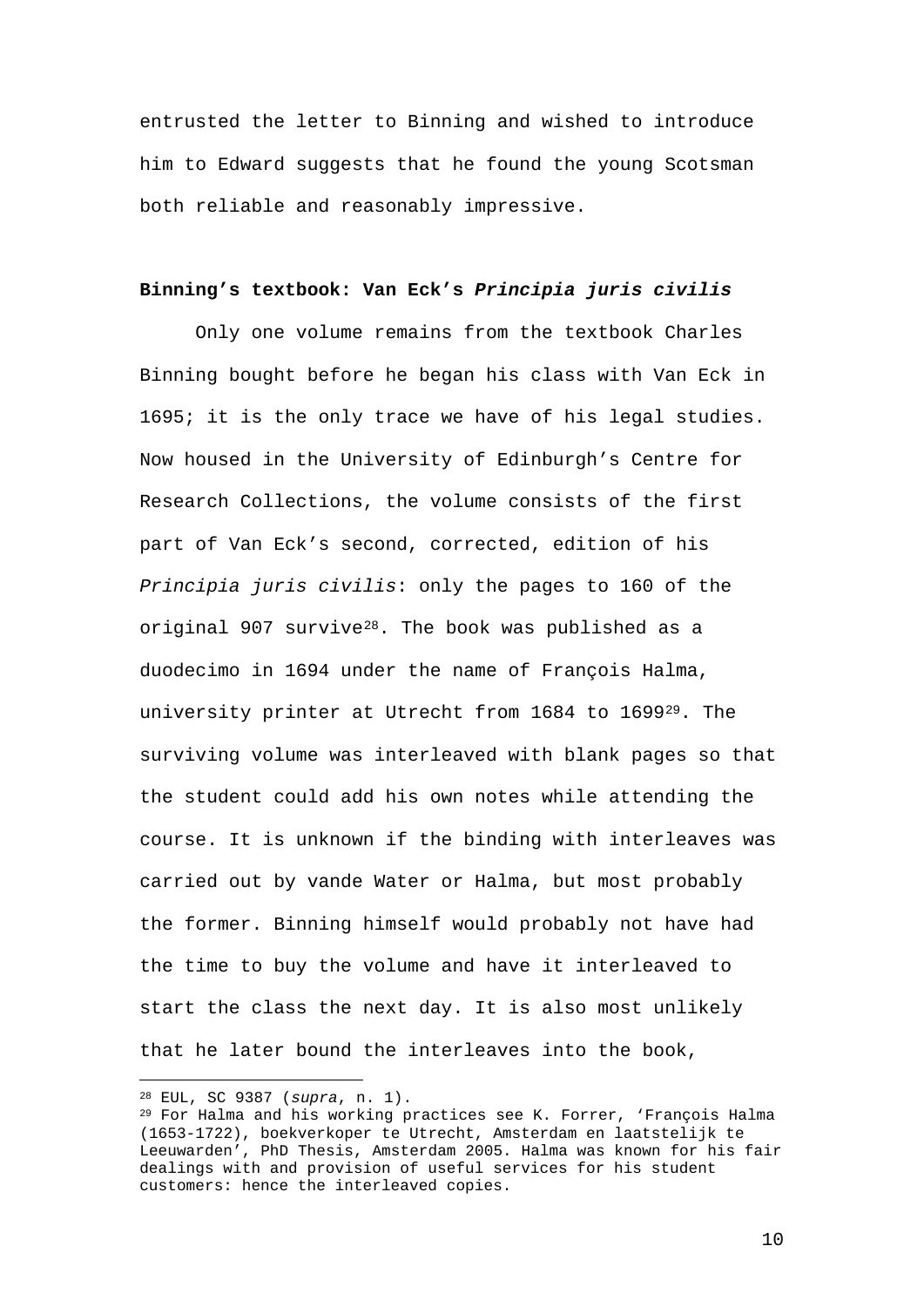especially since marks on the printed page sometimes act as a key to the comments on the relevant interleaf directly opposite, while comments are also found on the printed pages.

Notes appear throughout the volume, both on the printed pages and on the interleaves. Comparison with Binning's correspondence and other documents in his hand confirms that these notes are his holograph. There is one exception. As well as the Stamp of Edinburgh University Library, the title page bears the inscription: 'Ex liberi [*sic*] Gulilumus [*sic*] Bining [*sic*]'. This is written in a childish hand and is an attempt by Binning's young son William to write an *ex libris* inscription in Latin.

The notes refer to the printed text and usually contain additional references for or clarifications of Van Eck's work. These combine citations to ancient legal and literary sources as well as more modern scholarly legal texts. As one would expect of student lectures, there is nothing of a revolutionary or extraordinary nature in the notes. The majority of the interleaves have no notes; there are even fewer annotations on the printed pages. This may reflect the actual classes given by van Eck working through his textbook. Indeed, the distinct impression from study of the notes is that Binning worked in class on the interleaved volume. If so, it means that the more substantive notes give an insight into Van Eck's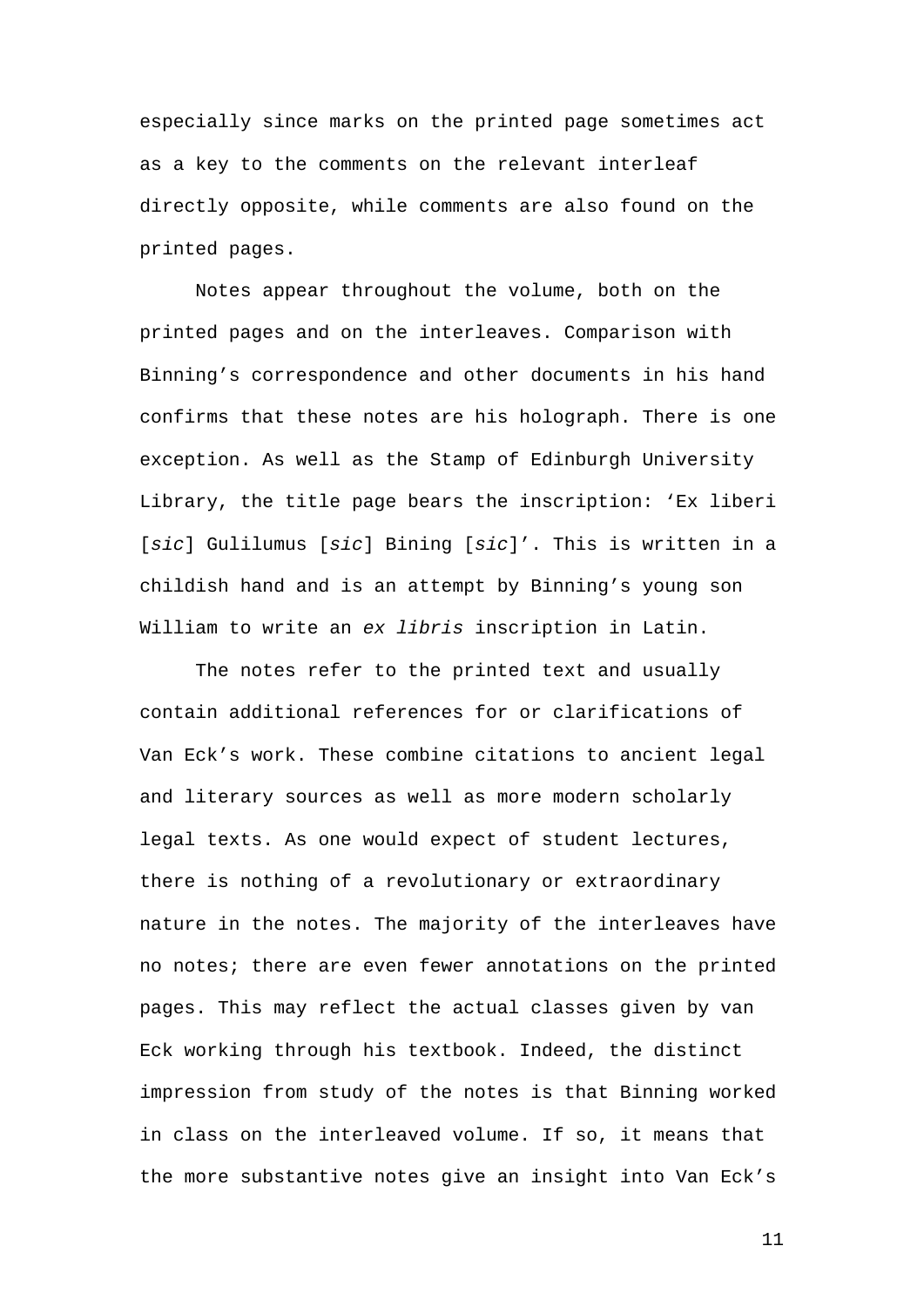concerns and what he thought important to teach his students. This is confirmed by examination of other sets of student notes that survive from Van Eck's classes. The first, with a Scottish provenance, though now in the U.S.A., also consists of an interleaved copy of the *Principia*. The notes are considerably more extensive than those surviving from Binning's studies. As with Binning's notes, the marginal annotations and extensive interleaved comments are keyed to the text by underlining in the printed page<sup>[30](#page-12-0)</sup>. The second set, in two volumes, is in Utrecht University Library. This is a fair copy of notes taken by David Ragay, who attended Van Eck's class on the Pandects in 1712-1713. In his notes Ragay quotes words (underlined) from the printed text of the *Principia* and then adds comments on them presumably derived from the dictates of Van Eck. Comparison with Binning's notes

<span id="page-12-0"></span><sup>—</sup> <sup>30</sup> This MS is the property of Meyer Boswell Books Inc., San Francisco. It consists of a bound set of extensive notes interleaved with Van Eck's *Principia*, together with a set of notes, in a different hand, dated Utrecht 3 Jan. 1698, entitled 'Quaedam observationes ad titulum sextum libri quarti institutionum de actionibus quae sequitur ordinem compendii Bockelmanni'. A later hand has written on one of the pages of the volume: 'James Craig of Riccarton, Professor of Civil Law, University of Edinburgh 1710- 1732'. Neither part of the MS is in Craig's holograph. He may have acquired the volume at some stage. It may be the notes *de actionibus* are also from Van Eck's class on the Institutes, in which he used Böckelmann's compend. None of the notes on Böckelmann's compend surviving from Van Eck's classes in Utrecht University Library covers this title, however, so it is impossible to confirm this. See UB Utrecht HS 8\*.A.13-14 and 8\*.A.1. Also in Utrecht are two (virtually identical) sets of Lectures *de actionibus* (UB Utrecht HS 8\*.A6). These are different form the notes in the San Francisco MS; the catalogue of the university lectures in Utrecht raises the query whether they are notes from Van Eck's class: K. van der Horst, *Catalogus van de Collectie Collegedictaten van de Utrechtse Universiteitsbibliotheek*, Utrecht 1994, p. 29.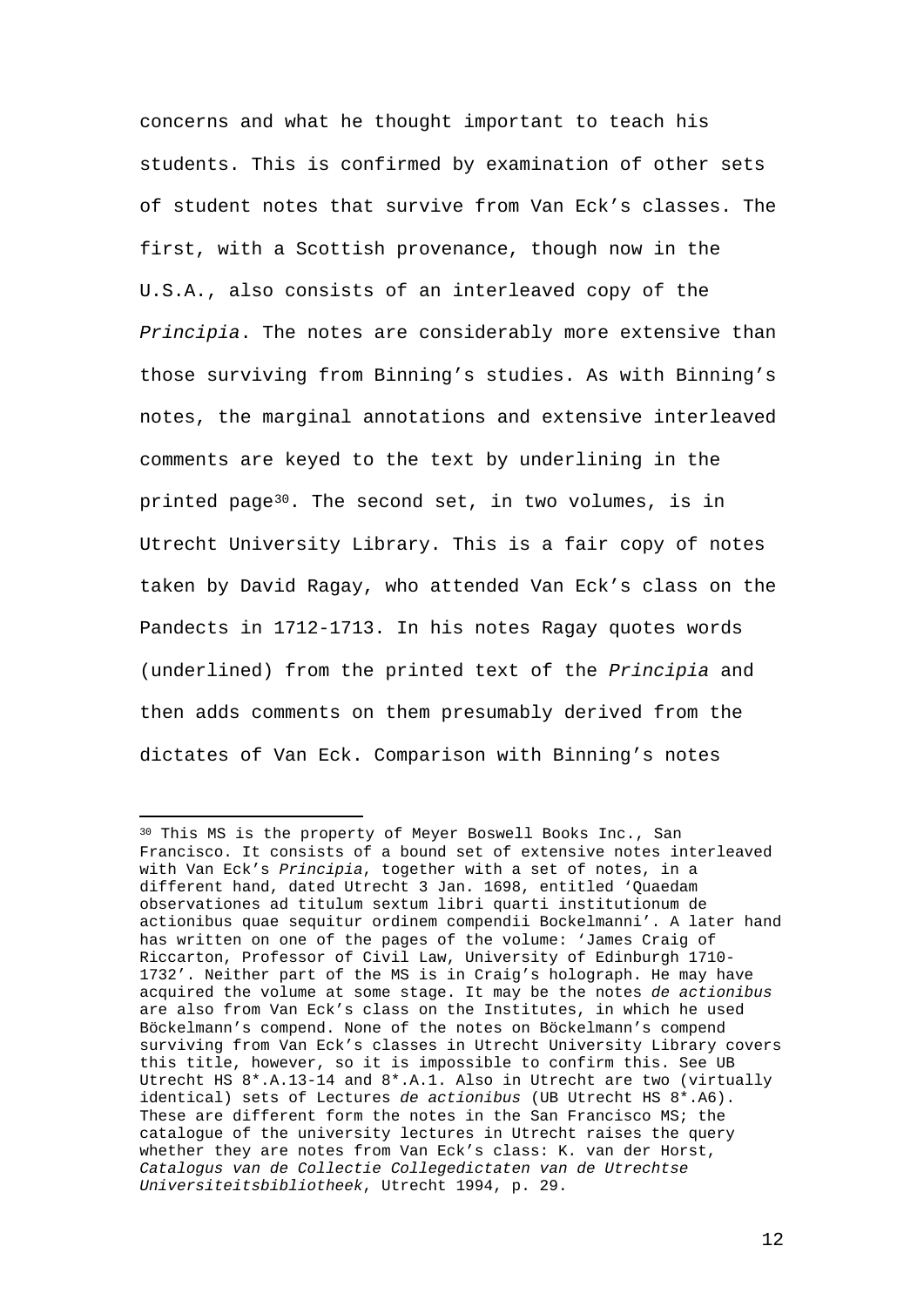shows considerable correspondence, though Ragay's are  $q$ enerally rather fuller<sup>31</sup>. All three manuscripts provide a traditional lemmatic commentary on the texts of the *Principia*.

Of themes that stand out we may note, for example, that Van Eck obviously devoted considerable attention to *emblemata Triboniani* and the scholarship on the text and editions of *Digest*. This involved discussions of the scholarship of Antonio Agustín, Jacques Cujas, Hugo Donellus, the printing of the Florentine Manuscript by the Torelli, Gothofredus, and the work of the Scotsman Alexander Cunningham on interpreting the manuscripts $32$ . He shows a significant interest in the nature and sources of law considering the nature of the *ius naturale* and *ius gentium*, while debating the authority of jurists and whether princes are bound by the law<sup>[33](#page-13-2)</sup>. While this discussion of sources is perhaps what one might expect in lectures to students, it may also reflect the development of interest in the *ius publicum* in the Netherlands in the later seventeenth century. He also shows an interest in slavery, a topic with contemporary resonance in the Netherlands as well as elsewhere in Europe and the European colonies[34](#page-13-3). Here he cites Grotius and Antonius

—

<span id="page-13-0"></span><sup>31</sup> 'Dictata in Pandectis'*,* UB Utrecht HS 8\*.A.10-11. See Van der Horst, *Catalogus* (*supra*, n. 30), p. 29.

<span id="page-13-1"></span><sup>32</sup> EUL, SC 9387 (*supra*, n. 1), facing p. 13-14.

<span id="page-13-2"></span><sup>33</sup> *Ibid*., facing p. 82-88.

<span id="page-13-3"></span><sup>34</sup> *Ibid*., facing p. 92-94.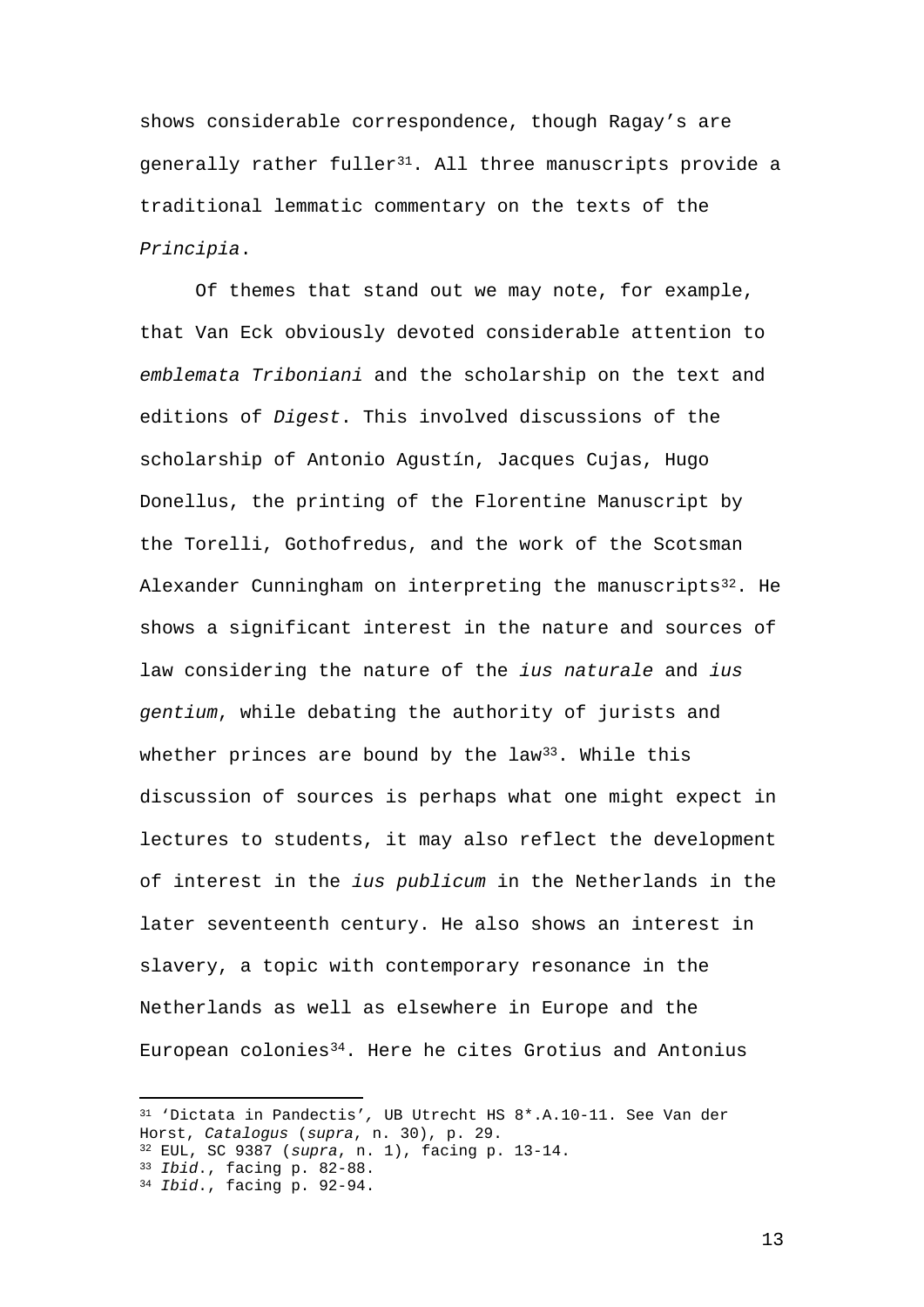Matthaeus<sup>35</sup>, Livy and Tacitus<sup>36</sup>, and Gilbert Burnet's *History of the Rights of Princes*[37](#page-14-2).

The interest in the textual traditions of the Digest is of a humanist type. Indeed one may note that elegant jurists such as Cujas, Le Douaren, Gothofredus, and Noodt are referred to in the notes<sup>38</sup>. Van Eck's teacher Böckelmann is also cited<sup>39</sup>. This is hardly surprising given that Van Eck used Böckelmann's *Compend* to teach his class on Justinian's Institutes<sup>[40](#page-14-5)</sup>.

The volume also contains a book list on what is now its front pastedown. This was originally a separate leaf, but it has been pasted in. Study of the list shows that it is a set of recommendations, as it contains a number of entries which offer alternative possibilities such as either Calvin's *Lexicon* or that of Brisson or either that of the quarto or folio editions of some works. The works selected again show a distinct preference for humanistic scholarship as well as some contemporary Dutch authors. An annotated transcription of Binning's *desiderata* is appended.

# **Binning's** *Disputatio juridica*

—

<sup>35</sup> *Ibid*., facing p. 92.

<span id="page-14-1"></span><span id="page-14-0"></span><sup>36</sup> *Ibid*., facing p. 93.

<span id="page-14-2"></span><sup>37</sup> *Ibid*., on p. 94.

<span id="page-14-3"></span><sup>38</sup> *Ibid*., facing p. 5, 14, 89, 91, 101.

<span id="page-14-4"></span><sup>39</sup> *Ibid.*, facing p. 96, 112.

<span id="page-14-5"></span><sup>40</sup> Van der Horst, *Catalogus* (*supra*, n. 30), p. 28-29.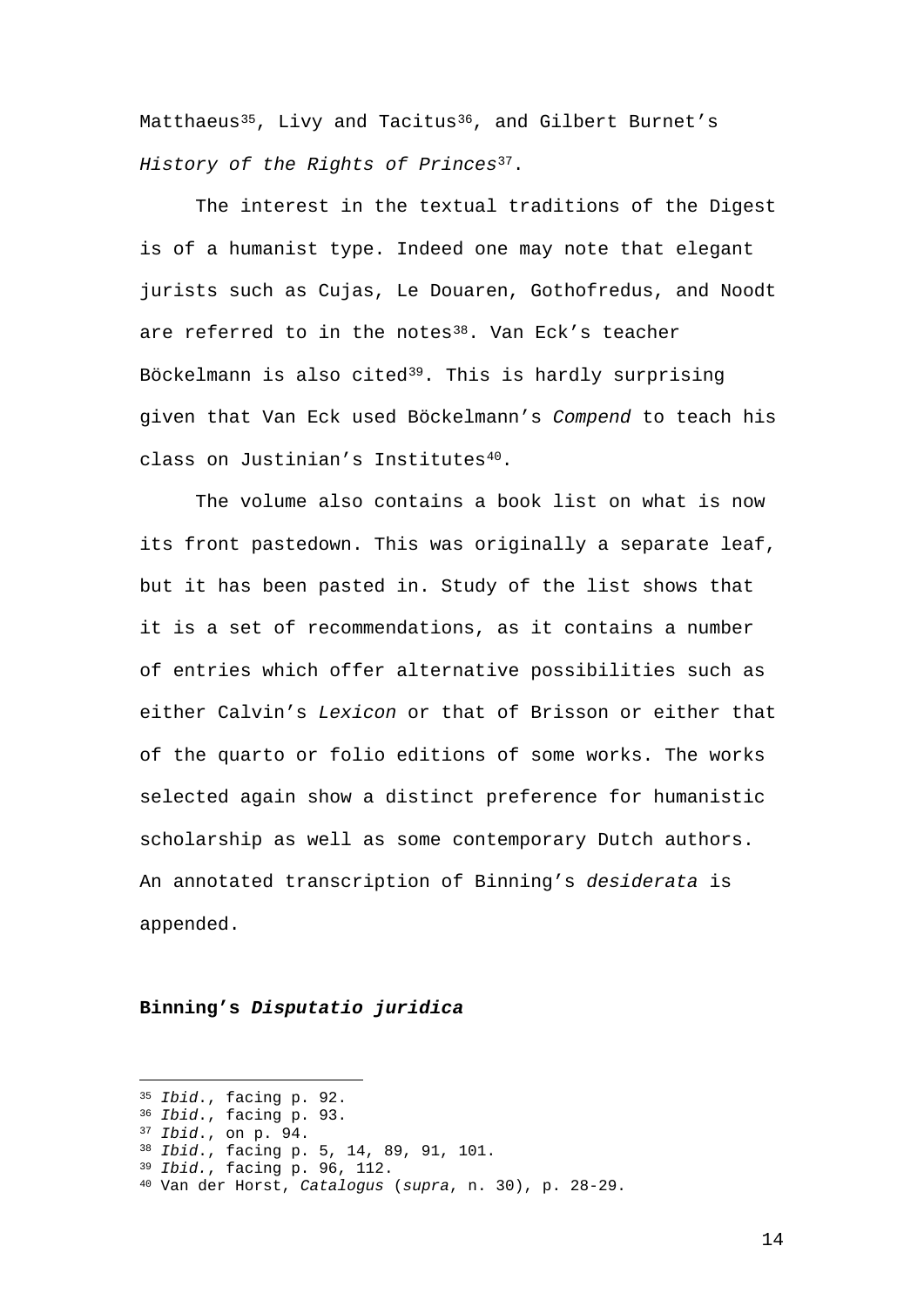Binning was admitted to the Faculty of Advocates on his return to Edinburgh. The procedure involved the intrant's examination in Latin, *viva voce*, on some titles of the Roman law, followed by the preparation and printing of theses on a title assigned by the Dean of the Faculty of Advocates. By Binning's time these were allocated in sequence from the Digest. The theses were then publicly defended in Parliament Hall. The Dean next assigned a fragment or *lex* from the title on which the intrant had printed the theses to be the subject of a speech in Latin from the bench, after delivery of which the intrant was admitted as an advocate<sup>41</sup>. Binning defended his theses on 29 January 1698, and had gone through the whole procedure by 4 February 1698, when the Lords admitted him as an advocate, administering the usual oaths<sup>[42](#page-15-1)</sup>.

Binning's printed theses were on the subject of usufruct. His *Disputatio juridica, de usufructu & quemadmodum quis utatur fruatur* cites the elegant learning Binning had gained abroad, and some of the references are to books cited by Van Eck to his class, as well as to some of those in the *desiderata* pasted into his copy of *Principia juris civilis*. Legal scholars of

—

<span id="page-15-1"></span><span id="page-15-0"></span><sup>41</sup> J.W. Cairns, *Advocates' hats: Roman law and admission to the Scots Bar, 1580-1812*, Journal of Legal History, 20:2 (1999), p. 24-61. <sup>42</sup> *The Minute Book of the Faculty of Advocates. Volume 1. 1661-1712*, ed. J. M. Pinkerton, Edinburgh 1976 (=Stair Society Vol. 29), p. 182; National Records of Scotland (NRS), Books of Sederunt of the Lords of Council and Session, CS1/9/154r.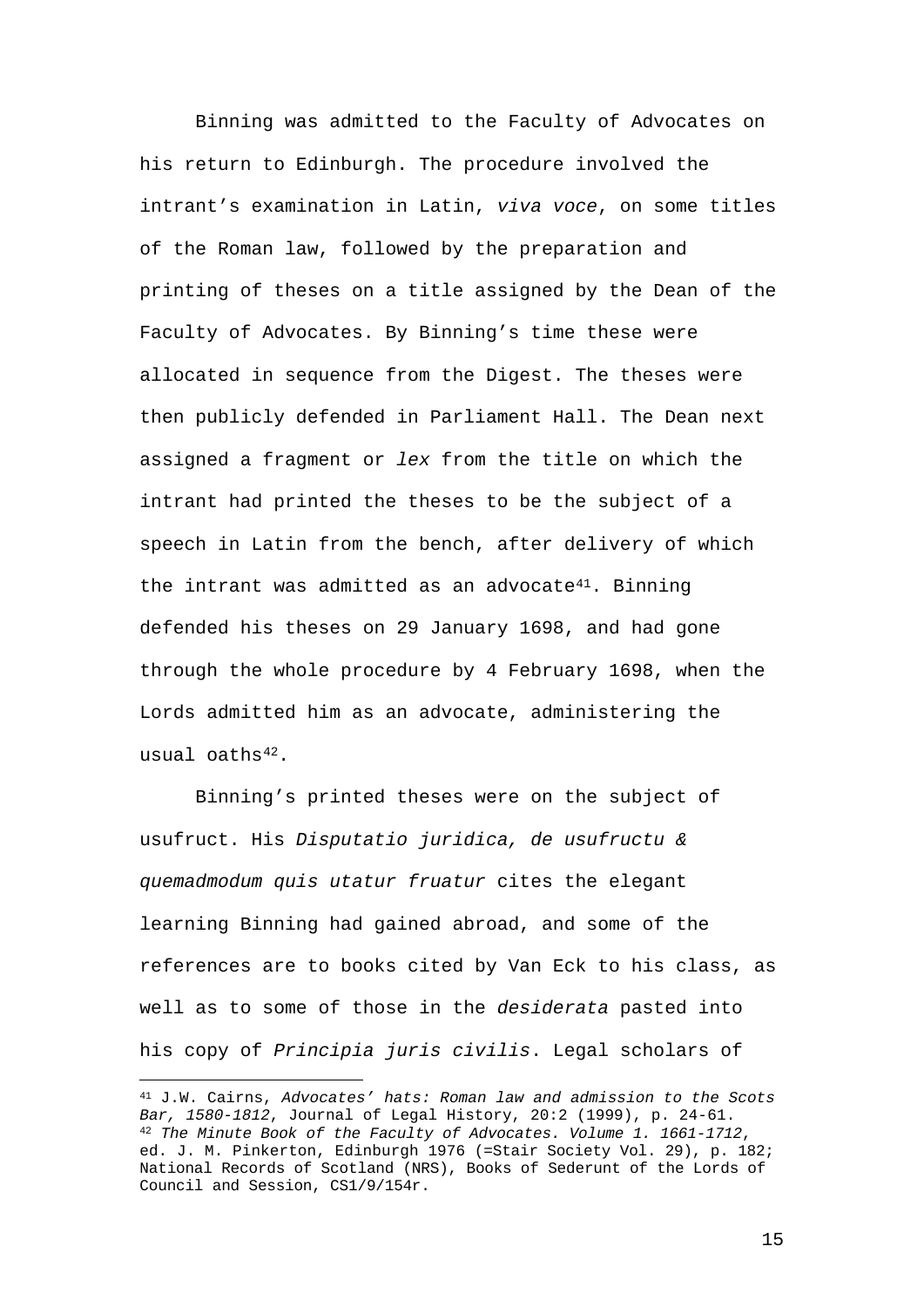the humanist tradition dominate. Most citations in the theses are to texts of Roman law, but there are also references to the Gloss, Bartolus, and Baldu[s43](#page-16-0). But the Humanistic and elegant focus of Van Eck's teaching is obvious, and indeed the sole reference to Baldus and the Gloss comes in a quotation from Antoine Mornac's *Observationes in viginti-quatuor libros Digestorum et librum primum codicis in usum fori Gallici*, first printed Paris 1616, a work with a practical orientation that makes full use of humanist learning. The issue is one of potential textual emendation, a typically humanistic concern[44](#page-16-1).

To go through the references in detail would greatly extend the scope of this article. But also cited are: Pierre Faber<sup>[45](#page-16-2)</sup>; Jacques Cujas<sup>46</sup>; Gregor Haloander<sup>[47](#page-16-4)</sup>; Hugo Grotius<sup>[48](#page-16-5);</sup> Andrea Alciato<sup>[49;](#page-16-6)</sup> Gerard Noodt<sup>50</sup>; Arnold Vinnius<sup>[51](#page-16-8);</sup> Hugues Doneau<sup>52</sup>; Böckelmann<sup>[53](#page-16-10)</sup>; Huber (twice)<sup>[54](#page-16-11)</sup>;

<span id="page-16-11"></span><span id="page-16-10"></span><span id="page-16-9"></span><span id="page-16-8"></span><span id="page-16-7"></span><span id="page-16-6"></span><span id="page-16-5"></span><span id="page-16-4"></span><span id="page-16-3"></span><span id="page-16-2"></span><span id="page-16-1"></span><span id="page-16-0"></span><sup>—&</sup>lt;br>— <sup>43</sup> *Disputatio juridica, de usufructu & quemadmodum quis utatur fruatur.: Quam auspice Deo. T.O.M ex auctoritate, consultissimi viri, D.D. Hugonis Dalrymple de North-Berwick inclytae Facultatis Juridicae Decani. Necnon ex ejusdem Facultatis Consensu & Decreto / publicae disquisitioni subjicit, ad advocati munus aspirans. Carolus Binning. a. & r*, Edinburgh 1698, p. 7 n. 1, 12 (Thesis XX). 44 *Ibid.*, pp. 12-13 and p. 13 n. 4. <sup>45</sup> *Ibid.*, p. 6 n. 8. <sup>46</sup> *Ibid.*, p. 6 n. 8, 8 n. 4 (bis), p. 12 in text (Thesis XVII), p. 13 n. 3 (bis). <sup>47</sup> *Ibid.*, p. 7 n. 2. <sup>48</sup> *Ibid*. 49 *Ibid.*, p. 8 n. 4. <sup>50</sup> *Ibid*., p. 9 n. 5 and in text. <sup>51</sup> *Ibid.*, p. 9 n. 6. <sup>52</sup> *Ibid*., p. 9 n. 7. <sup>53</sup> *Ibid*., p. 10 n. 11 (his *Exercitationes de actionibus*). <sup>54</sup> *Ibid*., p. 11 n. 5 (top), p. 13 n. 6 and in text.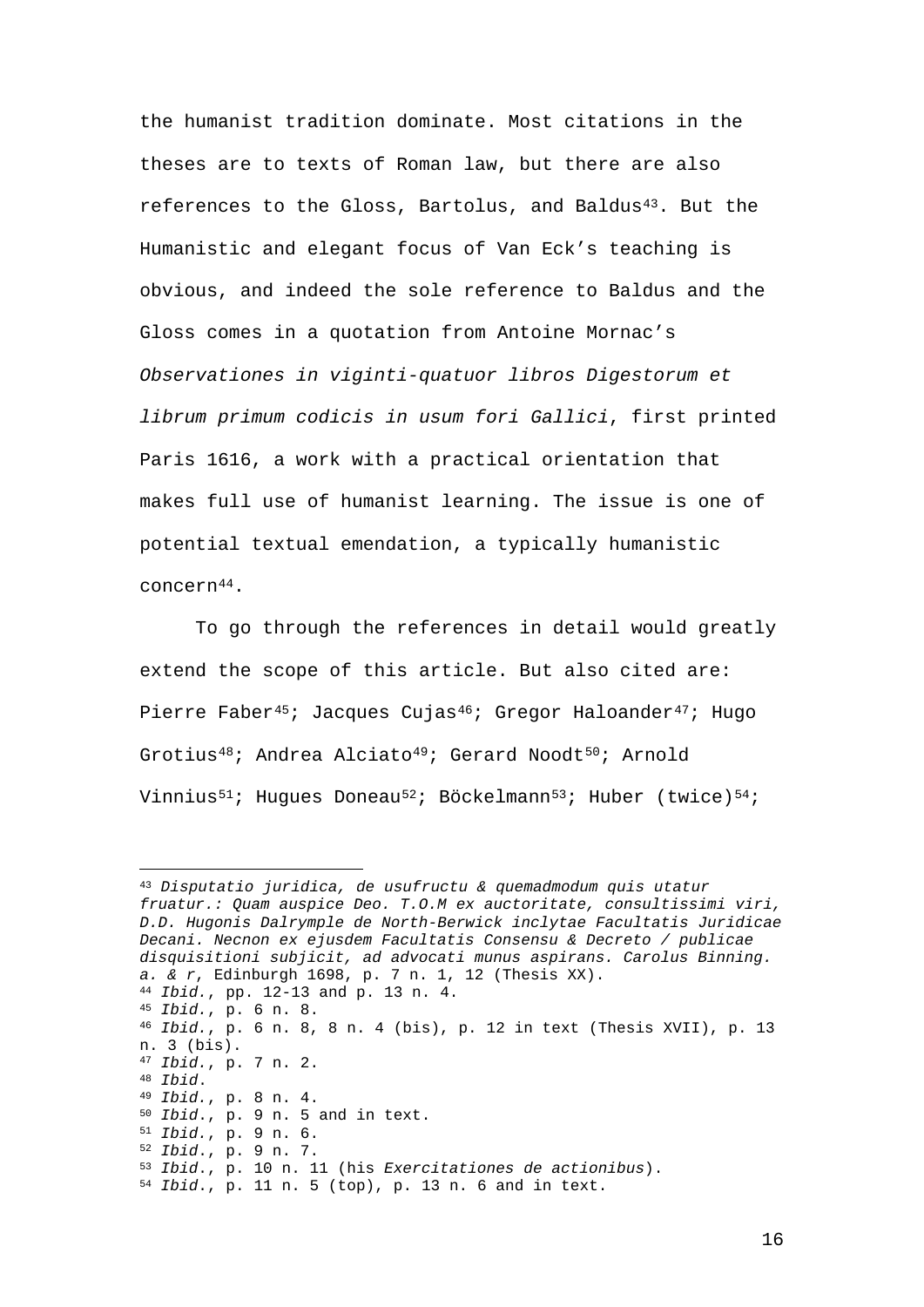François Le Douaren<sup>[55;](#page-17-0)</sup> Reiner Bachovius ab Echt<sup>[56](#page-17-1)</sup>; Claude Saumaise, the classical scholar and textual critic $57$ ; François Connan<sup>[58](#page-17-3);</sup> and finally Van Eck himself<sup>59</sup>. This mere list of the names indicates the approach and concerns found in the theses and the scholarship with which Binning wished to associate his work. As reflection on the modern jurists cited would suggest, issues of emendation and establishing the correct text are to the fore in some of the theses. Thus the citation of Haloander was for a proposed emendation<sup>60</sup>. Noodt is described as 'Juris Consultus de Jurisprudentia Romana bene meritus'; and of a proposed textual emendation found in his *Probabilia*, Binning wrote '[s]ic enim legendum esse, pluribus argumentis ostendit'<sup>61</sup>. Finally, in discussing the issue of possible emendation introduced by the quotation from Mornac, Binning notes that Connan corrects the text differently, while Huber explains it without any emendation. Binning, however, concludes: 'But of all the conjectures the best is that of the famous and most distinguished man Cornelius van Eck, my teacher, to whom I owe a debt I can never forget, whose name is famous and who is an ornament of the University of

<span id="page-17-6"></span><span id="page-17-5"></span><span id="page-17-4"></span><span id="page-17-3"></span><span id="page-17-2"></span><span id="page-17-1"></span><span id="page-17-0"></span> *Ibid*., p. 11 text Thesis XVII. <sup>56</sup> *Ibid*. <sup>57</sup> *Ibid*. *Ibid*., p. 13 n. 5 (top). *Ibid*., p. 13 n. 7 *Ibid*., p. 7 n. 2. *Ibid*., p. 9.

—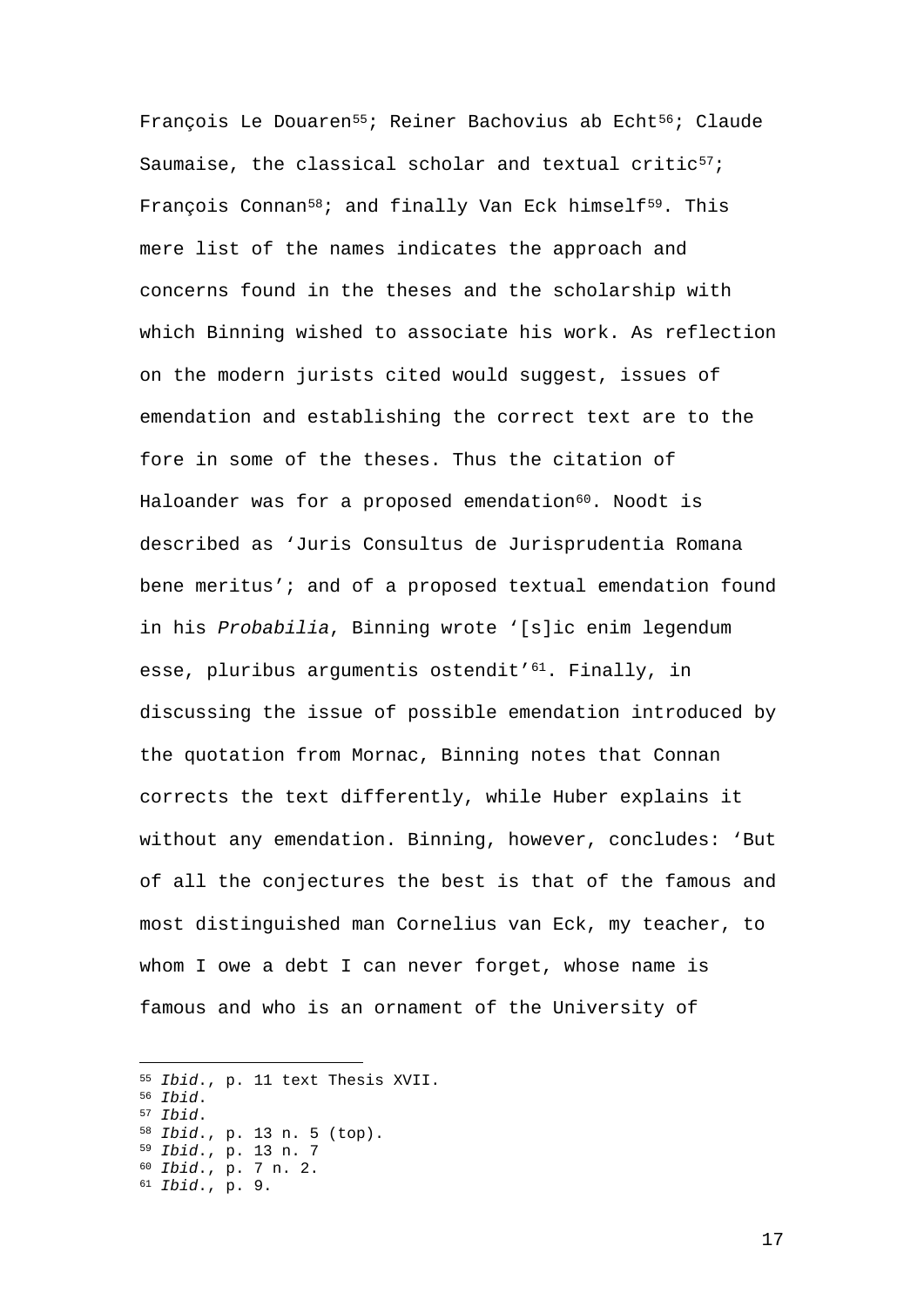Utrecht, which has the happiness to have him as a teacher of law'[62](#page-18-0).

It may be worth pointing out that Van Eck's pupil Ragay also specifically relied on the scholarship of his teacher in his own *Disputatio juridica* for graduation as a doctor of laws. Van Eck was also one of the dedicatees for the work<sup>[63](#page-18-1)</sup>. Ragay's dissertation contains an elegant, historical, and philological discussion, with a focus on etymology and literary sources. Ragay's more modern references include: Jacques Cujas<sup>64</sup>; the historian Pieter Burman<sup>[65](#page-18-3)</sup>; Hugo Grotius<sup>[66](#page-18-4)</sup>; Gerard Noodt<sup>[67](#page-18-5)</sup>; Barnabé Brisson<sup>68</sup>; Johannes Jacobus Wissenbach<sup>[69](#page-18-7);</sup> Johannes Faber<sup>70</sup>; Jean Papon<sup>[71](#page-18-9)</sup>; Frans van den Zype<sup>[72](#page-18-10)</sup>; and the humanist historian Jan Gruter<sup>[73](#page-18-11)</sup>. He also cited the Florentine (or Pisan) manuscript and epigraphic evidence<sup>74</sup>. This confirms what we find in Binning's *Disputatio*: Van Eck's emphasis on

- <span id="page-18-5"></span><sup>67</sup> *Ibid*., p. 7.
- <span id="page-18-6"></span><sup>68</sup> *Ibid*., p. 8. <sup>69</sup> *Ibid*., p. 3, 10.
- <span id="page-18-8"></span><span id="page-18-7"></span><sup>70</sup> *Ibid*., p. 17.
- <span id="page-18-9"></span><sup>71</sup> *Ibid*., p. 18.

<sup>—</sup> <sup>62</sup> *Ibid*., p. 13. He emended 'nequidem' to 'equidem'.

<span id="page-18-1"></span><span id="page-18-0"></span><sup>63</sup> *Disputatio juridica inauguralis, continens explicationem legis XX. ff. de annuis legatis quam, Magnifici D. Rectoris ex auctoritate Melchioris Leydeckeri, S.S. Th. Doct. & Professsoris Ordinarii; nec non amplissimi Senatus Academici consensu, & nobilissimae Facultatis Juridicae decreto, pro gradu doctoratus summisque in utroque jure honoribus et privilegiis rite ac legitime consequendis, eruditorum examine submittit David Ragay …* Utrecht 1715, p. 10 ('quam Interpretationem debeo Viro Clarissimo Cornelio van Eck, praeceptori meo unico').

<span id="page-18-2"></span><sup>64</sup> *Ibid*., p. 4, 5, 10.

<span id="page-18-3"></span><sup>65</sup> *Ibid*., p. 7.

<span id="page-18-4"></span><sup>66</sup> *Ibid*., p. 10, 15, 18.

<span id="page-18-10"></span><sup>72</sup> *Ibid*.

<span id="page-18-11"></span><sup>73</sup> *Ibid*., p. 11.

<span id="page-18-12"></span><sup>74</sup> *Ibid*., p. 7, 8.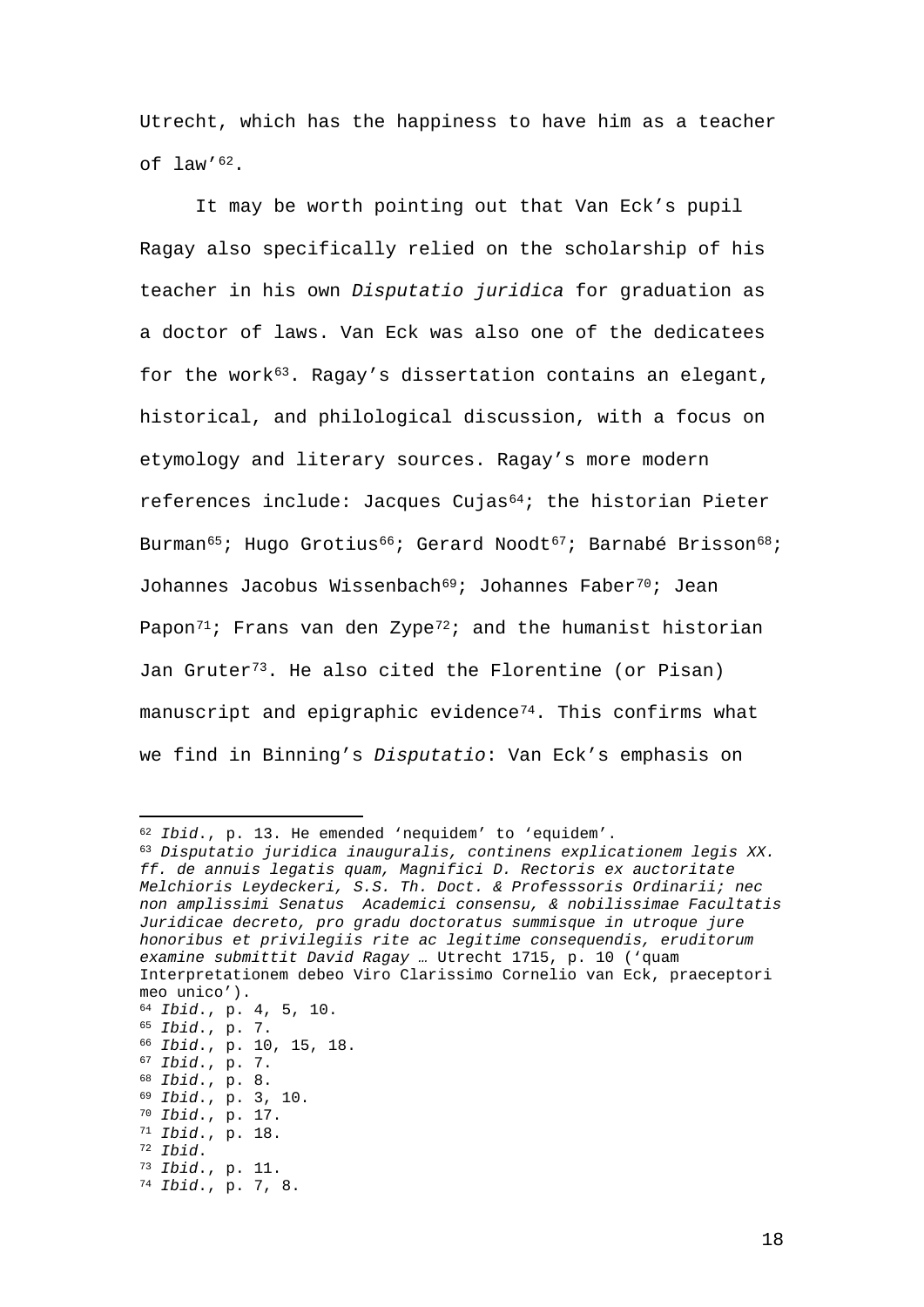humanist learning in law and his introduction of his students to it.

# **Binning's correspondence with Van Eck:** *De maleficis et mathematicis*

Binning's admiration for his former professor was sincere and he initiated a correspondence with him in 1698, using as a pretext the gift of a copy of his *Disputatio juridica*[75.](#page-19-0) As well as communicating personal news, Binning's letters discuss points of law<sup>76</sup>. The most interesting of these, and the one discussed at most length, concerns the title, 'De maleficis et mathematicis et ceteris similibus' (C. 9, 18; Cod. Theod. 9, 16), and some related topics on which he wrote on at least three occasions<sup>77</sup>. These titles prohibited fortune telling, raising of demons, and witchcraft more generally.

Binning's desire to discuss these titles with his professor arose out of contemporary events in Scotland, in particular a prosecution for witchcraft then unfolding before the Court of Justiciary in Edinburgh, and he commented that the issue was 'in foro nostro criminali

<span id="page-19-0"></span><sup>—</sup> <sup>75</sup> Charles Binning to Cornelis van Eck, 30 Apr. 1698, UB Utrecht HS 1000 7B3.

<span id="page-19-1"></span><sup>76</sup> See for example, Charles Binning to Cornelis van Eck, 26 Dec. 1700, UB Utrecht HS 1000 7B3.

<span id="page-19-2"></span><sup>77</sup> Charles Binning to Cornelis van Eck, 10 Apr. 1699, 07 Aug. 1699, 25 Nov. 1699, UB Utrecht HS 1000 7B3.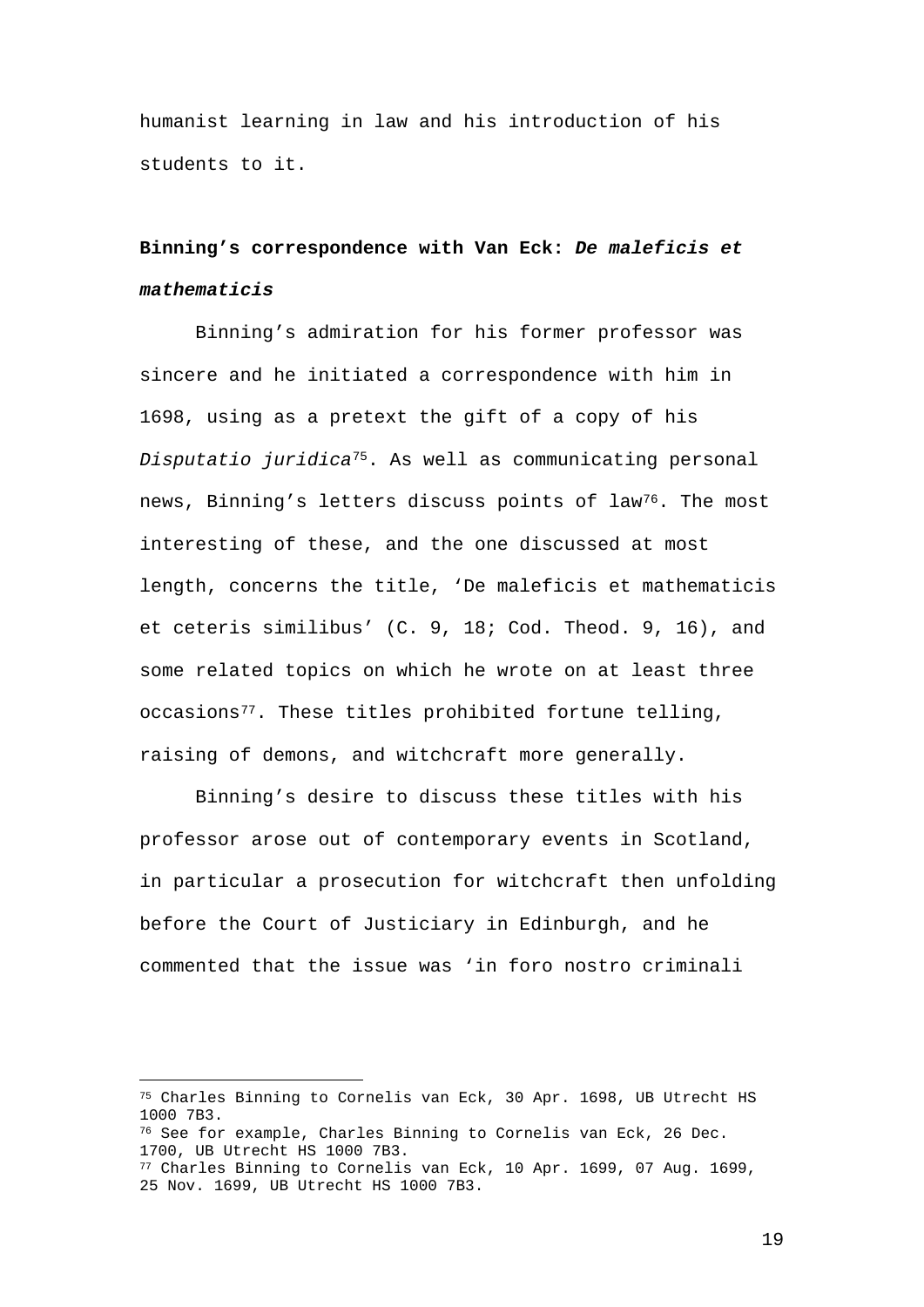hodie multum vexata['78](#page-20-0). The background to this prosecution was the trial and execution of seven witches in the west of Scotland in 1697. They were part of a group of twentyfive accused by a young girl of bewitching her throughout the previous year<sup>[79](#page-20-1)</sup>. Cases of perceived demonic possession were rare in Scotland<sup>[80](#page-20-2)</sup>, so when, not long after, in spring 1699, another two girls from the same region complained of supernaturally inflicted torment, suspicions were raised about the reliability of their claims. A further twenty-four men and women from the west of Scotland were accused of witchcraft. This time, however, the legal establishment reacted by having a different court consider the matter. The Court of Justiciary, circuit courts, local courts commissioned by the Privy Council, or Parliament could all try accused witches $81$ . The 1697 trials had been held on a commission from the Privy Council; the Court of Justiciary at Edinburgh handled the later accusations<sup>82</sup>.

<span id="page-20-1"></span><sup>79</sup> M. Wasser, *The western witch-hunt of 1697-1700: The last major witch-hunt in Scotland*, in: The Scottish Witch-Hunt in Context, ed. J. Goodare, Manchester 2002, p. 146-165. See also a contemporary account by the case's prosecutor: Francis Grant, *Sadducicmus Debellatus: Or, A true narrative of the sorceries and witchcrafts exercis'd by the devil and his instruments upon Mrs. Christian Shaw in the county of Renfrew in the West of Scotland, from Aug. 1696 to Apr. 1697*, London 1698. <sup>80</sup> B.P. Levack, *Demonic possession in early modern Scotland*, in: Witchcraft and belief in early modern Scotland, ed. J. Goodare, L.

<span id="page-20-3"></span><span id="page-20-2"></span>Martin and J. Miller, Basingstoke 2008, p. 166-184. <sup>81</sup> B.P. Levack, *The witch-hunt in early modern Europe*, 3rd ed., Harlow 2006, p. 98-99.

<span id="page-20-0"></span><sup>—</sup>  $^{78}$  Charles Binning to Cornelis van Eck, 10 Apr. 1699, UB Utrecht HS 100 7B3.

<span id="page-20-4"></span><sup>82</sup> Wasser, *Western witch-hunt* (*supra*, n. 79), p. 147.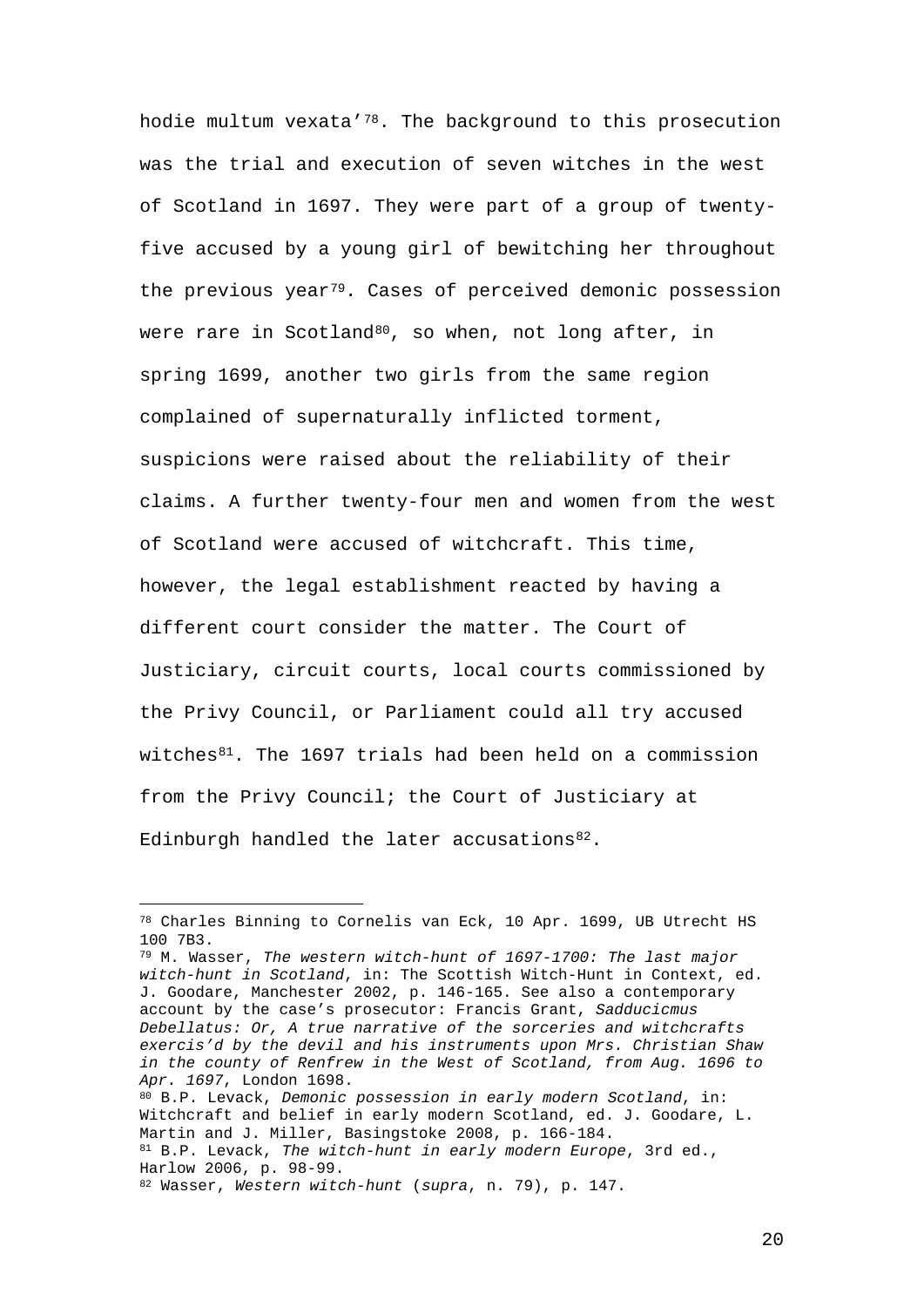Binning's letters to his former professor describe the debates among the legal profession in Scotland about both the laws relating to witchcraft and which type of court should conduct the trials. The dates of his letters suggest that he was responding to events as they happened. On 27 March 1699, the lord advocate was advised by the Court of Justiciary to prepare indictments against the recently accused witches $83$ ; on 10 April, Binning wrote his first letter to Van Eck that included questions about the law on witchcraft $84$ . The young advocate was clearly intrigued by the unfolding events as witnesses were examined and evidence was collected. He wrote to Van Eck again in August and November seeking clarification of the law[85.](#page-21-2) It is not known if Binning played any part in the legal investigation relating to the accused witches: his name does not appear in any of the surviving records. The case was repeatedly delayed until the accused were finally dismissed without trial on 6 March 1700<sup>[86](#page-21-3)</sup>. Binning thanked Van Eck for his replies in a letter of 20 Aug. 1700<sup>87</sup>, and after this date Binning's letters no longer mention the title 'De maleficis et mathematicis'.

<span id="page-21-4"></span><span id="page-21-3"></span><span id="page-21-2"></span><span id="page-21-1"></span><span id="page-21-0"></span><sup>84</sup> Charles Binning to Cornelis van Eck, 10 Apr. 1699, UB Utrecht HS 100 7B3. 85 Charles Binning to Cornelis van Eck, 07 Aug. 1699, 25 Nov. 1699, UB Utrecht HS 100 7B3. <sup>86</sup> NRS, Books of Adjournal (13 Nov. 1699 – 1 July 1706), JC3/1, ff. 87-89; Wasser, *Western witch-hunt* (*supra*, n. 79), p. 155. 87 Charles Binning to Cornelis van Eck, 20 Aug. 1699, UB Utrecht HS 100 7B3.

<sup>—</sup> <sup>83</sup> *Ibid*., p. 154.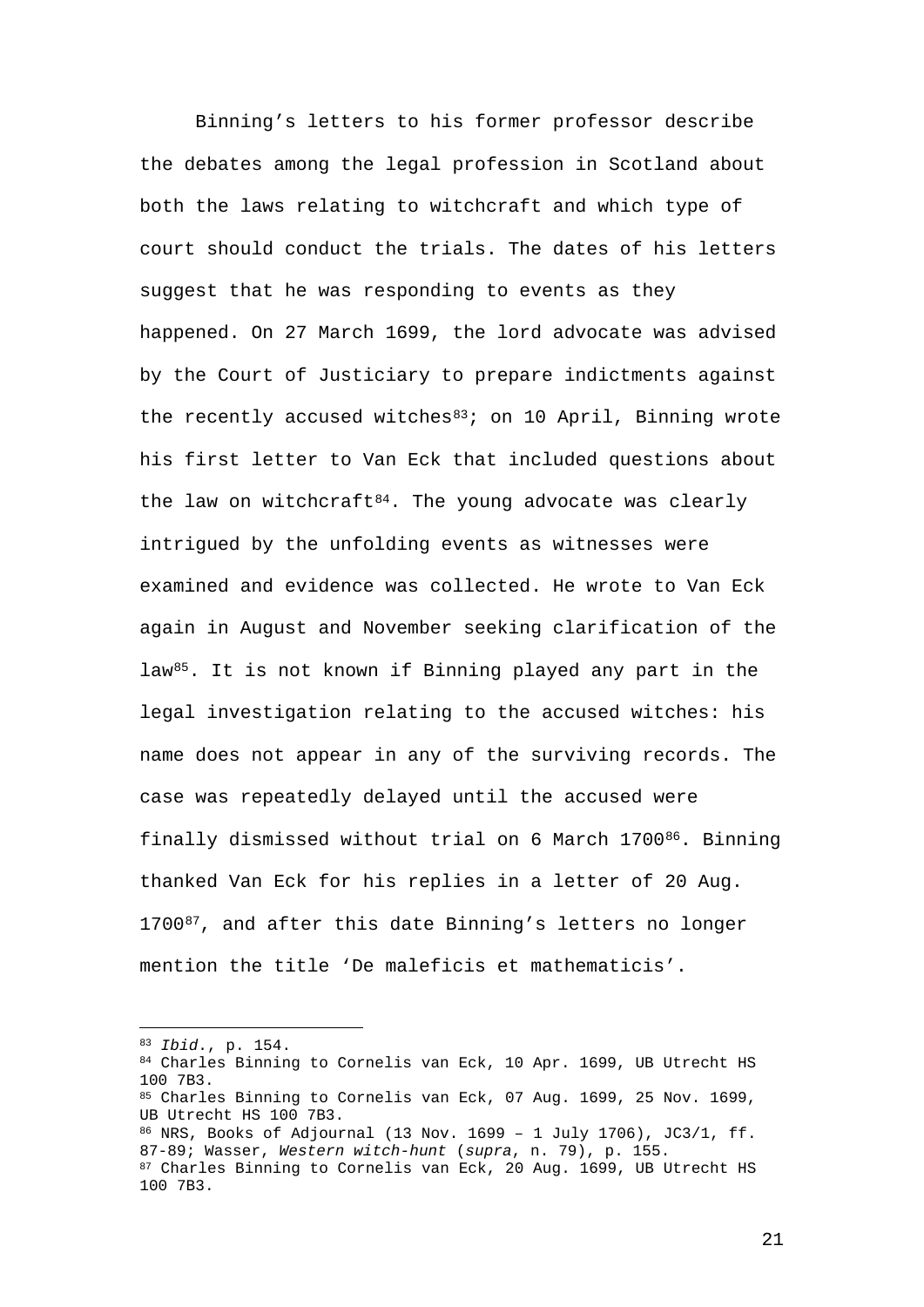What Van Eck made of this quest for advice and information about 'De maleficis et mathematicis' is unknown; he did answer on the issue put, but his letters have not been found. Two of the three relevant letters he received have underlining that may be his, but it is difficult to make much of that. It is important in this respect to note that the rates of the prosecution and conviction of witches were relatively low in the Netherlands, and the 'craze' for hunting them did not manifest there<sup>88</sup>. By the late seventeenth century, the legal aspects of witchcraft seemingly caused little concern among Dutch jurists<sup>[89](#page-22-1)</sup>.

#### **Binning's career as an advocate**

—

It is impossible to assess in any satisfactory way Binning's career as an advocate<sup>[90](#page-22-2)</sup>. No personal records such as account books have been located that might allow insight into his practice. Initial success as a member of the Faculty of Advocates was often predicated on a network of family and friends. Through his own family, he

<span id="page-22-0"></span><sup>88</sup> I. Bostridge, *Witchcraft and its transformations, c. 1650-c. 1750*, Oxford 1997, p. 97-98.

<span id="page-22-1"></span><sup>89</sup> For a survey of medieval and early modern Dutch jurists' opinions about witchcraft, including those of Van Eck's contemporary Huber, see H. Beliën, *Judicial views on the crime of witchcraft*, in: Witchcraft in the Netherlands from the fourteenth to the twentieth century, ed. M. Gijswijt-Hofstra and W. Frijhoff, Rotterdam 1991, p. 53-65.

<span id="page-22-2"></span><sup>90</sup> J. Finlay, *The community of the College of Justice: Edinburgh and the Court of Session, 1687-1808*, Edinburgh 2012, p. 121-156 discusses the careers of advocates at this period.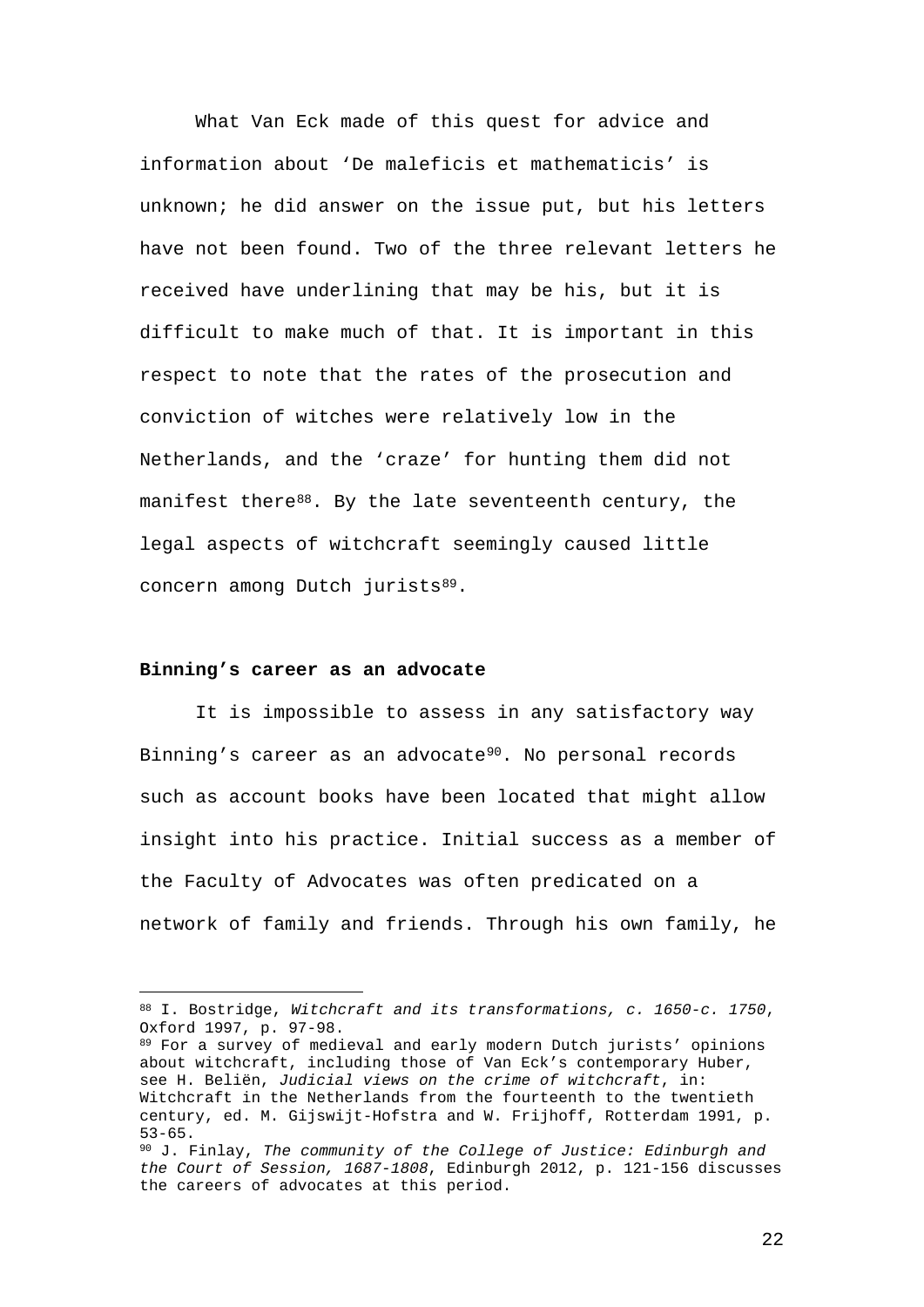was very well connected in Edinburgh mercantile circles<sup>91</sup>. In 1706, Binning married Margaret Montgomerie, the daughter of a minor landowner, Hew Montgomerie of Broomlands in Ayrshire<sup>[92](#page-23-1)</sup>. The Montgomeries of Broomlands were descended from the Earls of Eglinton<sup>[93](#page-23-2)</sup>. The marriage brought him some very important connections, as is demonstrated by those who served as witnesses at the baptism of his daughter Barbara in 1712[94.](#page-23-3) First named was William Boyle, brother of the Earl of Glasgow. The newly ennobled Earl of Glasgow was head of the Boyles of Kelburn, a prominent Ayrshire family. As a Court supporter, the Earl played a prominent role in securing the Union, acting as Scottish Treasurer Depute, while helping hold the Kirk steady<sup>95</sup>. The next listed was Margaret Montgomerie's uncle, John Montgomerie of Wrae, a Writer to the Signet and the Commissioner for Linlithgowshire in the final Scottish Parliament. In 1706 Wrae was wealthy enough to become a Director of the Bank of Scotland. After the Union, Montgomerie of Wrae had

<span id="page-23-4"></span><span id="page-23-3"></span><span id="page-23-2"></span><span id="page-23-1"></span><span id="page-23-0"></span>—<br>— <sup>91</sup> J.A. Inglis, *The Binnings of Wallyford*, London 1915, p. 2-7. <sup>92</sup> NRS, Old Parish Registers (OPR), Marriages, Edinburgh [OPR Marriages 685/01 0460 0018 Edinburgh]. Banns were called on 28 July and the marriage took place on 13 Aug. <sup>93</sup> *Burke's Landed Gentry*, ed. P. Townend, 18th ed., London 1965, vol. 1, p. 508. On the family of Broomlands, see further Inglis, *Monros of Auchinbowie* (*supra*, n. 6), p. 158-163. <sup>94</sup> NRS, OPR, Baptisms, Edinburgh, 16 June 1712 [OPR Births  $685/01$ <br>0150 0242 Edinburgh]. <sup>95</sup> C.A. Whatley with D.J. Patrick, The Scots and the Union, Edinburgh 2006, p. 49-50, 246, 264, 300, 313; J. Stephen, *Scottish Presbyterians and the Act of Union*, Edinburgh 2007, p. 59-60, 123; C.A. Whatley, *Bought and sold for English Gold? Explaining the Union of 1707*, East Linton 1994, p. 10, 36, 39.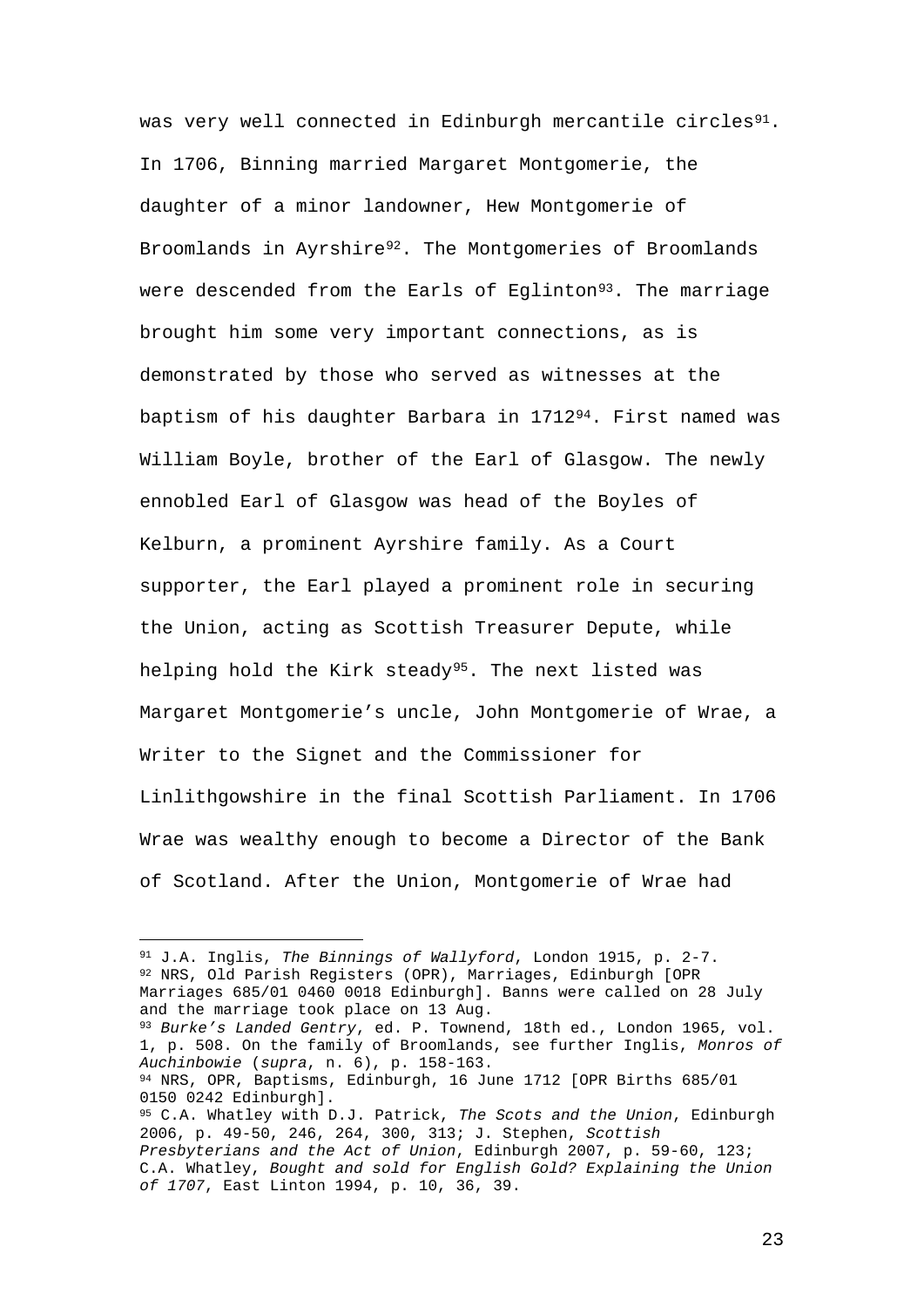briefly been M.P. in 1710 for Buteshire, through the influence of the Earl of Bute, then a Court Whig. He was also a Commissioner of Excise in Scotland. From 1709 to 1711 he was joint Under Secretary for Scotland, while also serving as private secretary to the Duke of Queensberry[96](#page-24-0). The next listed witness was James Boyle of Montgomerieston, another Commissioner of Excise. The Boyles of Montgomerieston were an Ayrshire family, closely linked with the burgh of Irvine, and a cadet branch of the Boyles of Kelburn. James Boyle's father had been Provost of the town and its Commissioner to Parliament, and at one stage James the younger had sought also to be chosen its commissioner to Parliament<sup>97</sup>. The final witness to Barbara's baptism was William Baird, a former Bailie of Edinburgh. A son of Sir Robert Baird of Saughtonhall, he was married to Binning's sister, Catherine[98.](#page-24-2) These mercantile, political, legal, and landed links with both the east and west of Scotland suggest that Binning was sufficiently well connected that work would come his way were he to show himself able.

—

<span id="page-24-2"></span><span id="page-24-1"></span><sup>97</sup> *The Scots Peerage*, ed. J. Balfour Paul, Edinburgh 1904-1914, vol. 4, p. 197; *Muniments of the Royal Burgh of Irvine*, ed. J. Shedden-Dobie, Edinburgh 1890-1891, vol. 2, p. 115-121; G. Robertson, *Topographical description of Ayrshire, more particularly of Cuninghame: Together with an account of the principal families in that Bailiwick*, Irvine 1820, p. 105-106. <sup>98</sup> Inglis, *Monros of Auchinbowie* (*supra*, n. 6), p. 150; *Complete Baronetage*, ed. G. E. C[okayne], Exeter 1900-1909, vol. 4, p. 369.

<span id="page-24-0"></span><sup>96</sup> D.W. Hayton, *Montgomerie, John I (D. 1725), of Wrae, Linlithgow*, in: The House of Commons, 1690-1715, 4: Members G-N, ed. D.W. Hayton, E. Cruikshanks, and S. Handley, Cambridge 2002, p. 903-904; *Register of the Society of Writers to Her Majesty's Signet*, Edinburgh 1983, p. 231.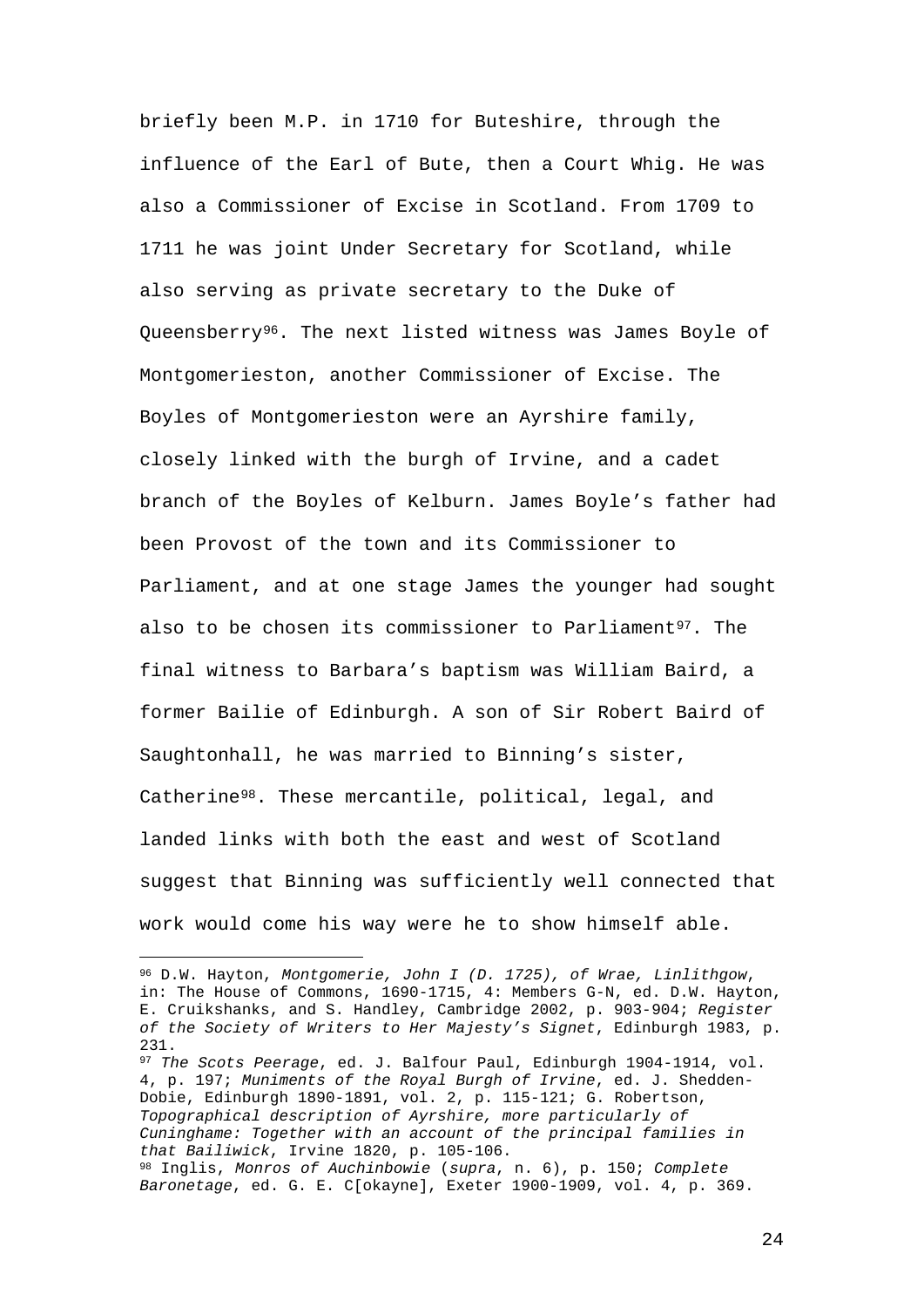Practice as an advocate could also lead to public preferment of various types; for this, patronage was necessary. It is notable that Binning's political associations had initially been with Scottish Court Whigs such as Wrae, Glasgow, and Bute, all of whom, except for the last, were to become supporters of the party of Whigs known as the Squadrone Volante. The Squadrone was based on an association of inter-related families, with notable members being the Dukes of Montrose and Roxburghe, the Marquesses of Tweeddale, and the Dundases of Arniston. The Dundas family was particularly influential in the Faculty of Advocates<sup>99</sup>. By the 1720s, it is clear that Binning was personally linked to the Squadrone, who then held power in Scotland in alliance with the English Whig, Sir Robert Walpole. Thus Binning, along with John Sinclair, was appointed as Solicitor General for Scotland in 1721[100](#page-25-1). As a Scottish law officer, this post ranked next to that of Lord Advocate. As well as acting for the Crown, occupation of such an office helped advocates develop their private practice through publicity, hope of favours, and good political connections.

In 1725, however, Walpole changed his Scottish alliance to one with the Campbell brothers, John, Duke of

—

<span id="page-25-1"></span><span id="page-25-0"></span><sup>99</sup> R. Emerson, *An enlightened duke: The life of Archibald Campbell (1682-1761), Earl of Ilay, 3rd Duke of Argyll*, Kilkerran 2013, p. 66- 74, 87-93. <sup>100</sup> *The Faculty of Advocates in Scotland, 1532-1943, with genealogical notes*, ed. F.J. Grant, Edinburgh 1944, p. 15.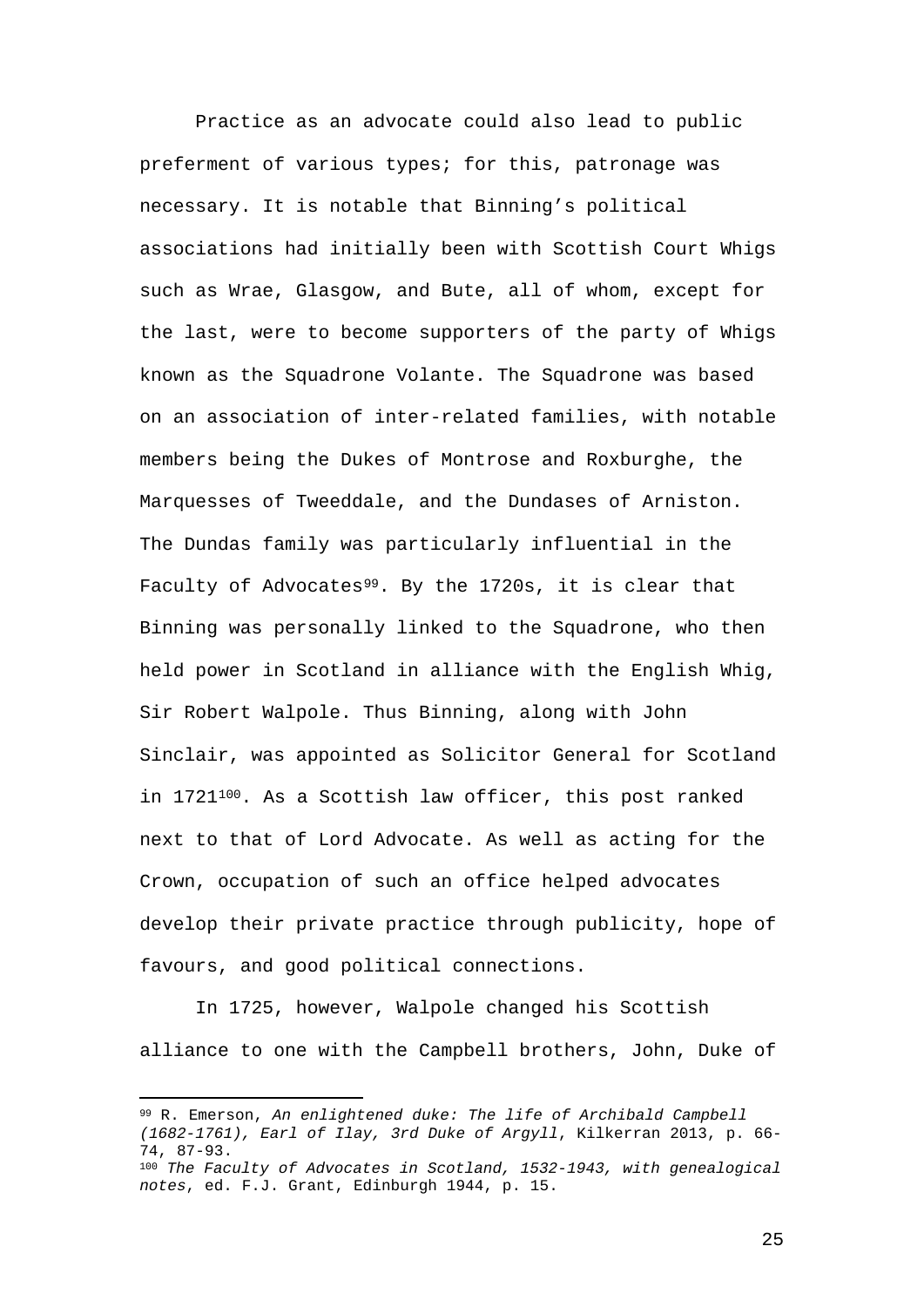Argyll, and Archibald, Earl of Islay. Binning lost office. The Campbell brothers' subsequent near-monopoly of patronage in Scotland probably kept Binning from holding any further post<sup>101</sup>. It is also notable that Binning was linked with the Bank of Scotland; Islay promoted the new Royal Bank in opposition to the Old Bank's interests[102](#page-26-1).

Binning was active in the business of the Faculty of Advocates, deciding on the dispensing of charity, often acting as *preses* in the absence of the Dean, serving as a stentmaster and several times as either private or public examinator<sup>103</sup>. Perhaps the power of the family of Dundas of Arniston in the Faculty helped his continuing involvement in its life. Indeed, when Robert Dundas of Arniston was Dean, Binning, at the age of 81, was appointed as Vice Dean of the Faculty of Advocates, serving from 1755 until his death in  $1758^{104}$  $1758^{104}$  $1758^{104}$ . It is worth noting that the election was unanimous, suggesting his brother advocates' confidence in their aged colleague.

Binning's practice led him to have the resources to acquire lands in Lauderdale, which were erected into the

<span id="page-26-3"></span><span id="page-26-2"></span><span id="page-26-1"></span><span id="page-26-0"></span>— <sup>101</sup> A. Murdoch, *'The People Above': Politics and administration in mid-eighteenth-century Scotland*, Edinburgh 1980. p. 7-8; R. L. Emerson, *Academic patronage in the Scottish Enlightenment: Glasgow, Edinburgh and St Andrews Universities*, Edinburgh 2008, p. 7-8. <sup>102</sup> Emerson, *Enlightened duke* (*supra*, n. 99), p. 238. <sup>103</sup> *Advocates Minutes Volume 1* (*supra*, n. 42), p. 208, 246, 254; *The Minute Book of the Faculty of Advocates. Volume 2. 1713-1750*, ed. J. M. Pinkerton, Edinburgh 1980 (=Stair Society Vol. 32), p. 149, 163, 169, 177, 180, 186, 209, 216, 231, 2343, 239, 250. <sup>104</sup> *The Minute Book of the Faculty of Advocates. Volume 3. 1751-1783*, ed. Angus Stewart, Edinburgh 1999 (=Stair Society Vol. 46), p. 46.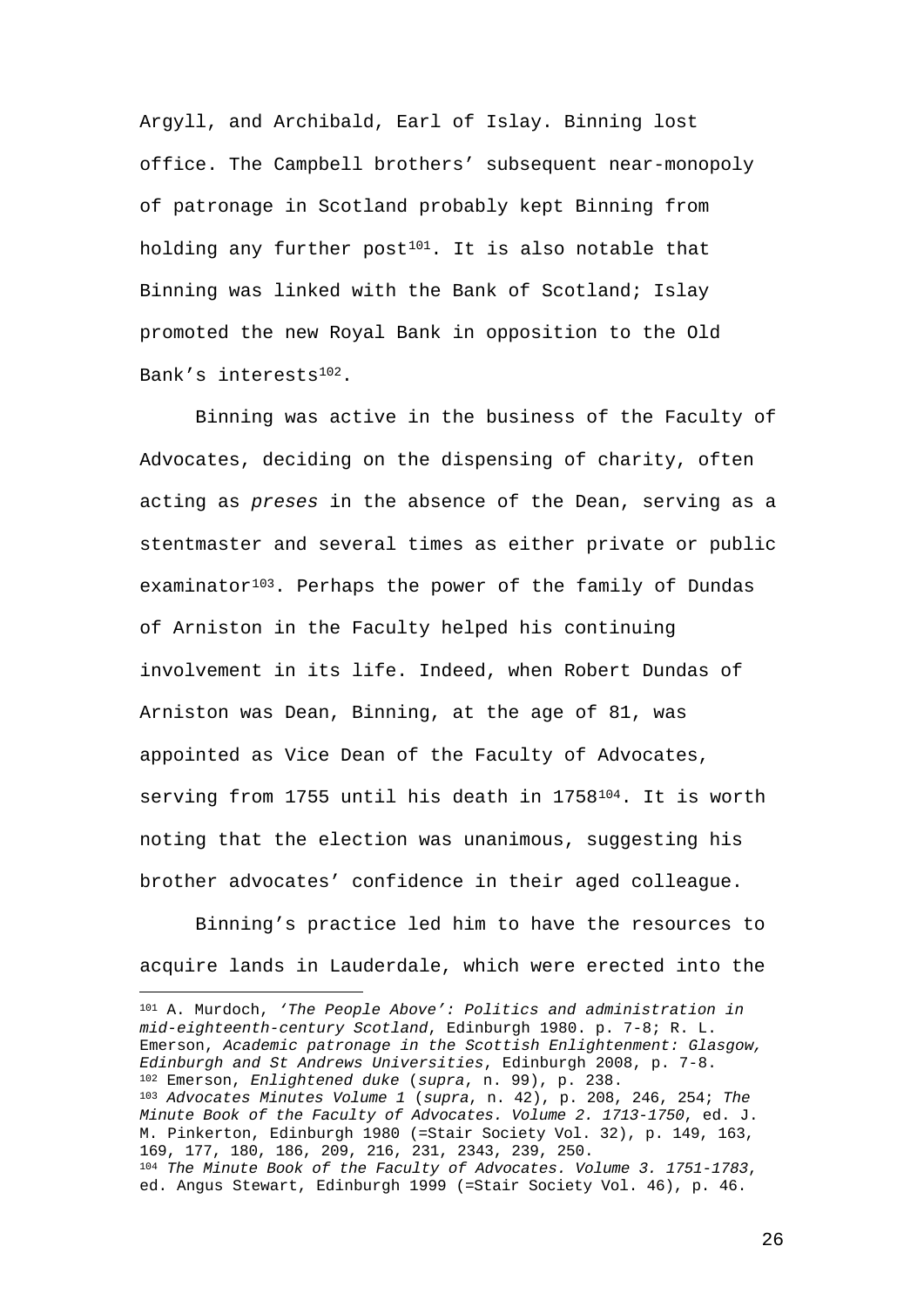Barony of Pilmuir in 172[2105;](#page-27-0) he thereafter used this territorial designation. Binning and his wife had one son, William, who became an advocate in 1739 – some years after writing his name on the title page of his father's notes from Utrecht - and six daughters<sup>[106](#page-27-1)</sup>. Both William and his son, another Charles Binning, predeceased Van Eck's pupil, whose detailed efforts to secure his grandson and namesake's inheritance in trust came to nothing. His three surviving daughters, Elizabeth, Katherine, and Isabella, sold the Pilmuir estate in 1761<sup>107</sup>. Suggestive of Binning's success is, as well as his Baronial standing, his ownership of a flat in the fashionable Lawnmarket of Edinburgh, and the marriage of his daughter Elizabeth, to Andrew Buchanan of Drumpellier, Lord Provost of Glasgow, as his second wife, and of his daughter Katherine to David Inglis of Edinburgh, Treasurer to the Bank of Scotland<sup>108</sup>. These were important and wealthy men<sup>109</sup>. Binning's practice had enabled him successfully to maintain and secure his children's social standing and prosperity.

—

<span id="page-27-4"></span><span id="page-27-3"></span><span id="page-27-2"></span><span id="page-27-1"></span><span id="page-27-0"></span><sup>105</sup> Inglis, *Monros of Auchinbowie* (*supra*, n. 6). p. 152-157. <sup>106</sup> Grant, *Faculty of Advocates* (*supra*, n. 100), p. 15. <sup>107</sup> National Library of Scotland, MS 1236, ff. 64-103. <sup>108</sup> Ibid. Isabella was unmarried when the family's property transactions regarding Pilmuir took place. <sup>109</sup> I.F. Russell, *Buchanan, Andrew (1690–1759)*, in: Oxford Dictionary of National Biography, Oxford 2004, last accessed 9 Dec. 2014]; J.A. Inglis, *The family of Inglis of Auchindinny and Redhall*, Edinburgh 1914, p. 46-52.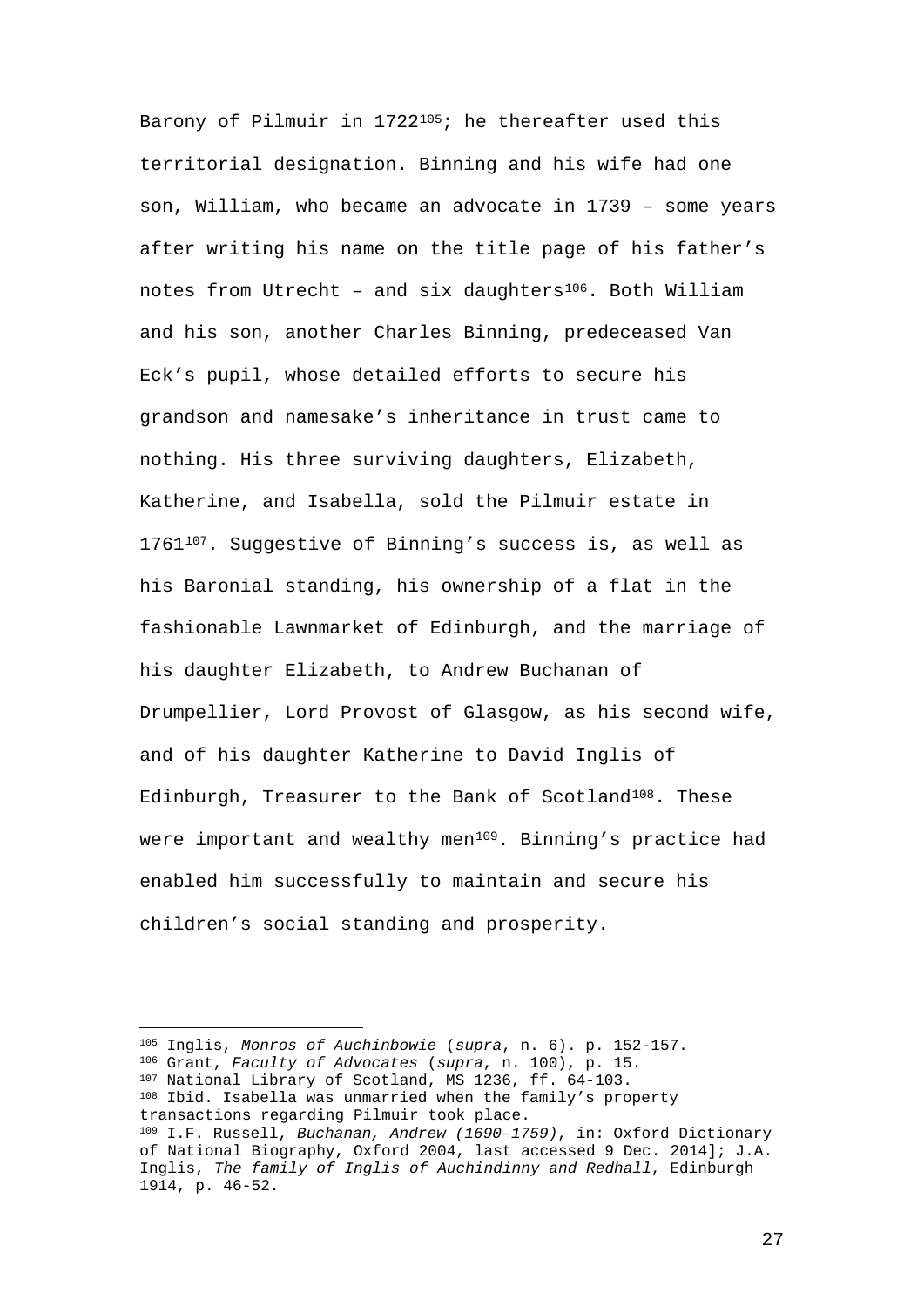#### **Conclusion**

It is difficult to relate Binning's success in life directly to his education in Utrecht under Van Eck and Graevius. But of the significance for him of that elegant education in law and history there can be no doubt. In the Dutch Republic he had been taught a humanistic approach to law and life, one fitting him to be a gentleman who would practice law as one of the *artes liberales*, not as the province of a narrow pettyfogger.

It is also important that this was an education as a learned lawyer obtained in a Calvinist Republic, not in an absolute monarchy as in France. This was the era when *ius publicum* was developing as a discipline in the northern Netherlands, particularly under Van Eck's old sparring partner, Huber. Van Eck seems to have touched on aspects of it in his lectures. The *ius publicum universale* was certainly of interest in Scotland, and Huber's work in this respect was well known and admired. Given the replacement of James VII and II by William and Mary, the troubled history of the seventeenth century in the British Isles, and the issues about the future succession to the throne, such a topic was of great interest to representatives of the educated Scottish professional and political classes, such as Binning. It also fed into the debates on the Union in 1707, in which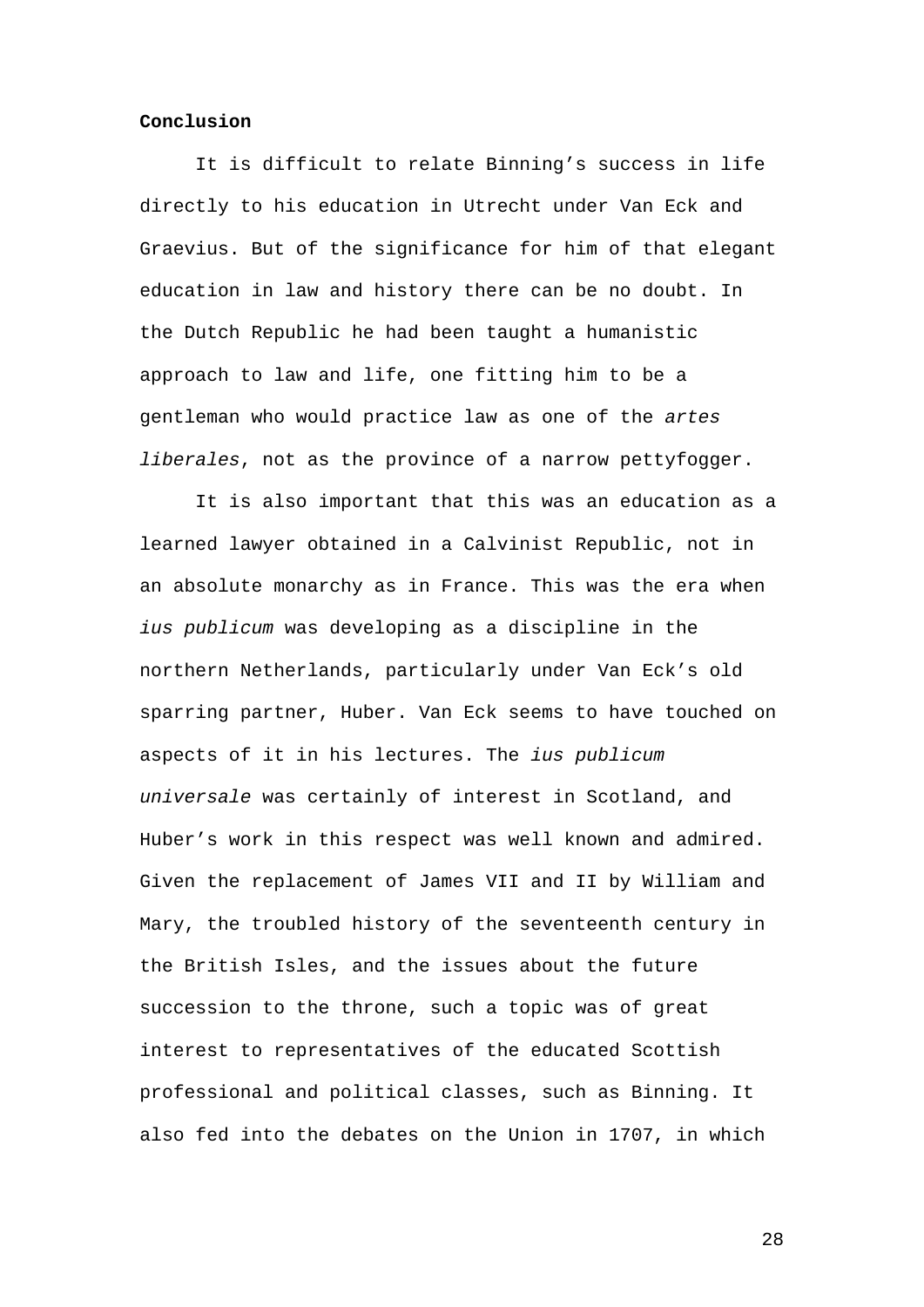Binning's network of connections was so involved<sup>[110](#page-29-0)</sup>. Binning himself was inevitably politically engaged because of his position as a lawyer and landowner.

The education Binning received under Van Eck also demonstrates the continuing vitality of a humanistic approach to legal study and scholarship. Gerard Noodt and Antonius Schulting would be more readily recognized as teaching a humanistic curriculum; but, even if using a compend, Van Eck's teaching was imbued with the spirit of Jacques Cujas.

If it is impossible to know how many Scots actually studied law with Van Eck, there will have been a reasonable number. Given the political and cultural role of lawyers in Scotland in the eighteenth century, interesting questions arise about the impact of this type of education on the early Scottish Enlightenment, with its interest in the classics, ancient history, Stoicism, virtue, natural law, and the like. In Binning's era, Scots were working within a Dutch intellectual world, whether classicists, lawyers, theologians, physicians, and natural scientists more generally. Dutch scholarship provided their introduction to the Republic of Letters. As the Scottish universities started to develop in new

<span id="page-29-0"></span><sup>—</sup> <sup>110</sup> For a brief discussion, see J.W. Cairns, *The origins of the Edinburgh Law School: The Union of 1707 and the Regius Chair*, Edinburgh Law Review, 11 (2007), p. 300-348 at p. 313-326.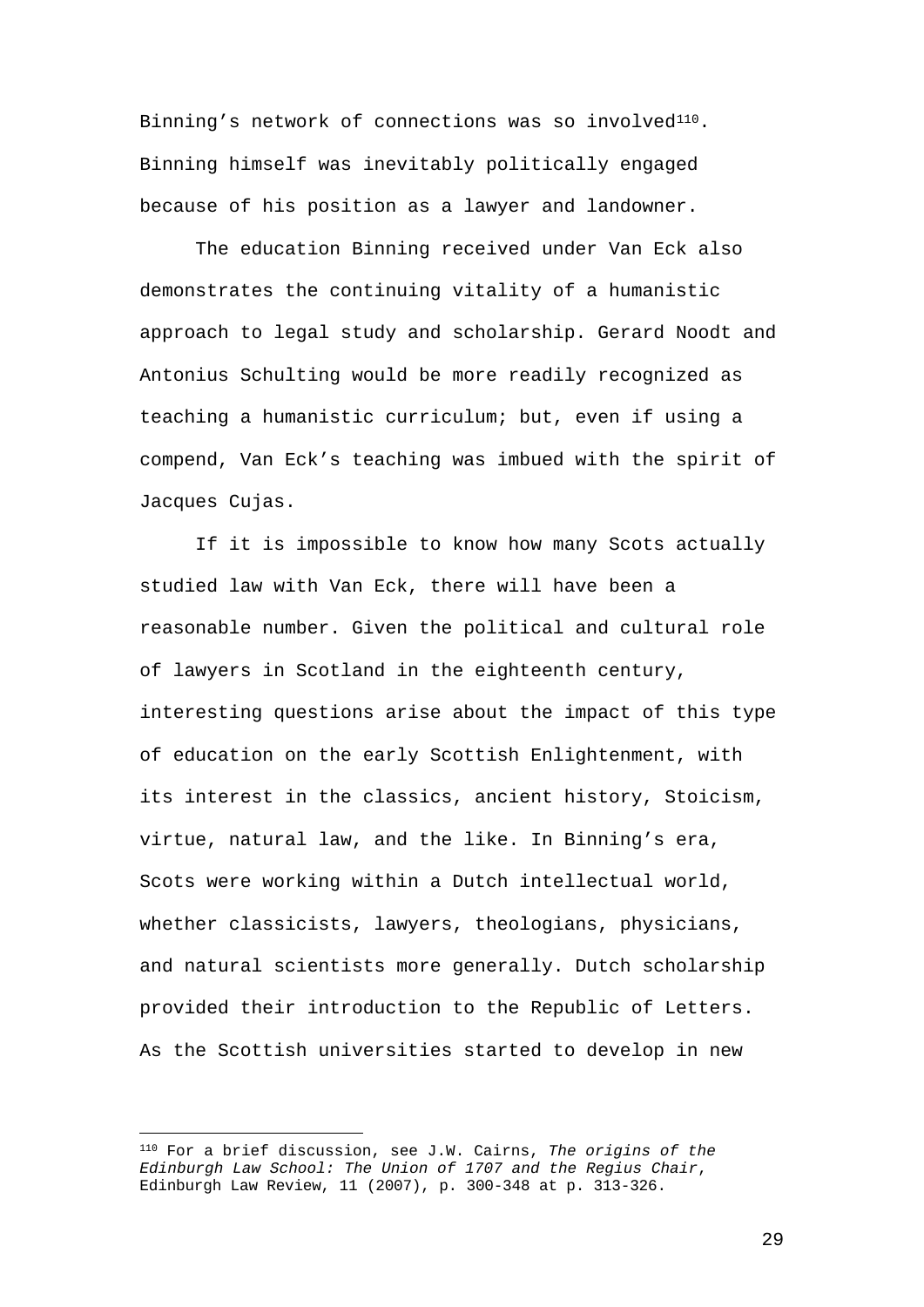directions and into new fields, Dutch exemplars were to be powerful.

By the time Binning died in 1758, direct Dutch influence was waning. It is perhaps symbolic of that change that it was to Binning as Vice Dean of the Faculty of Advocates that David Hume directed his written resignation of his troubled Keepership of the Advocates Library in 1757[111.](#page-30-0) Hume's appointment as Keeper in 1752 had been opposed by the Squadrone supporters in the Faculty<sup>[112](#page-30-1)</sup>. But on the basis of older intellectual foundations, some of which were Dutch, intellectual life in Scotland was moving in a new direction.

# **Appendix**

—

**List of books found in Charles Binning's copy of Cornelis van Eck,** *Principia Juris Civilis***, Utrecht 1694, Edinburgh University Library, Centre for Research Collections, SC 9387**[113](#page-30-2)

#### In Folio

Calvini vel Brissoni Lexicon Juris Civilis<sup>[114](#page-30-3)</sup> Corpus Juris Civilis paris 1628. edit. opt. 2 Vol.<sup>115</sup>

<span id="page-30-0"></span><sup>111</sup> *Advocates Minutes Volume 3* (*supra*, n. 104), p. 70-71. See B. Hillyard, *The Keepership of David Hume*, in: For the encouragement of learning: Scotland's national library, 1689-1989, ed. P. Cadell and A. Matheson, Edinburgh 1989, p. 103-109.

<span id="page-30-1"></span><sup>112</sup> *Advocates Minutes Volume 3* (*supra*, n. 104), p. xiii.

<span id="page-30-2"></span><sup>113</sup> Abbreviations: NLS (National Library of Scotland), OCLC (www.worldcat.org), STCN (Short Title Catalogue of the Netherlands), VD17 (Bibliography of Books Printed in the German Speaking Countries from 1601 to 1700).

<span id="page-30-3"></span><sup>114</sup> These two law dictionaries were frequently issued in folio editions. Johann Kahl (also known as Calvinus) first published his *Lexicon juridicum* in Frankfurt in 1600. B. Brisson's *De verborum quae ad jus civile pertinent significatione* first appeared in 1559. For these and other early modern Roman law dictionaries, see the University of Texas, Tarlton Law Library online exhibition at http://tarlton.law.utexas.edu/exhibits/dictionaries/ (accessed 22 Nov. 2014).

<span id="page-30-4"></span><sup>115</sup> This edition included notes by Denis Godefroy. *Corpus iuris civilis quo ius universum Iustinianeum comprehenditur*, Lutetiae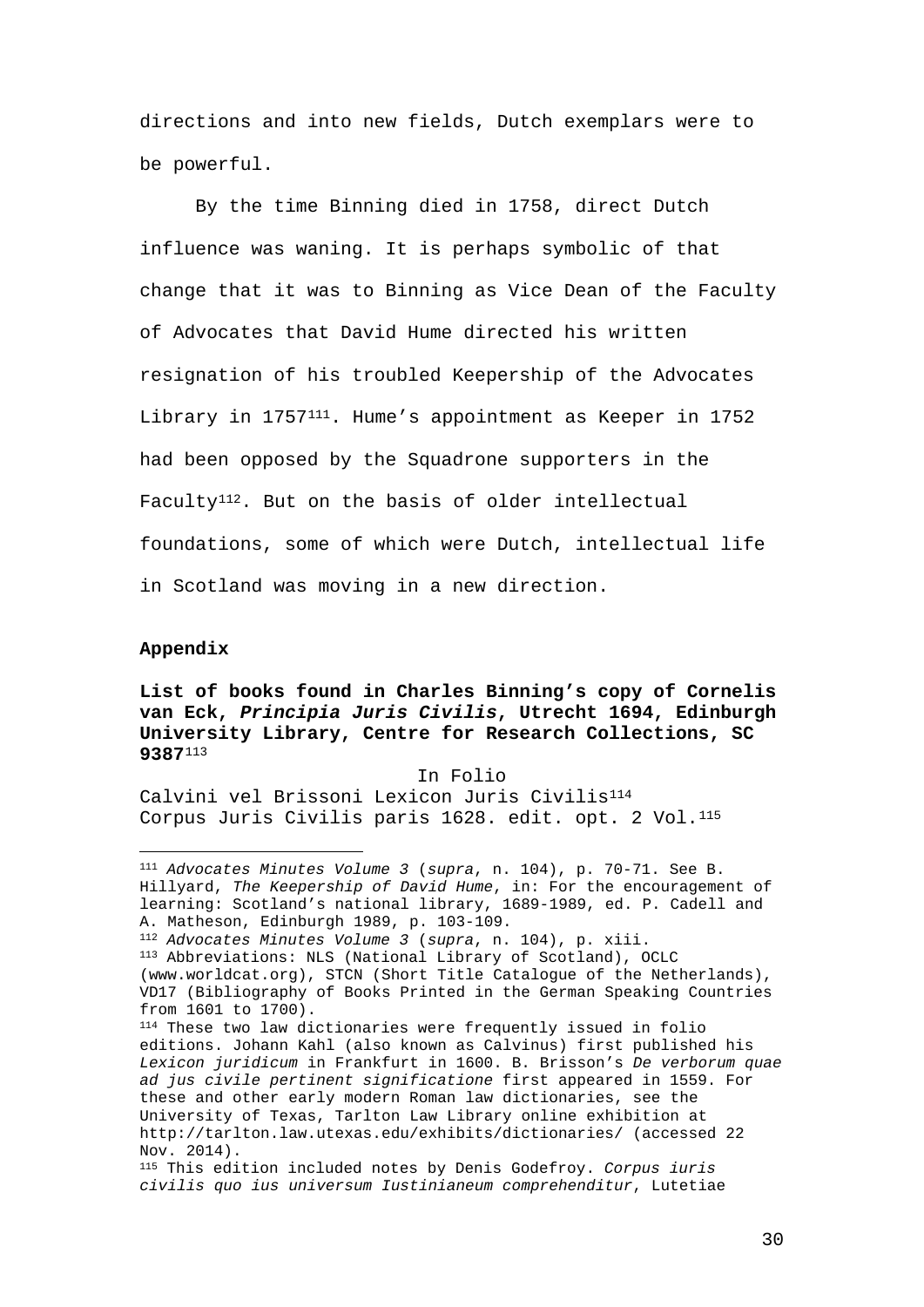J. C. glossatum Lugduni Gallia 1677 edit in 6 vol. opera priora quae edi voluit Francof. 1595[116](#page-31-0) [Duarenus] opera omnia Aurelia Allobrogum 1608<sup>[117](#page-31-1)</sup> Alciati opera omnia 4 Tomi Francof. 1617.<sup>[118](#page-31-2)</sup> Hugonis Donelli Commentariorum J. C. libris 28 Hanoviae 1612[119](#page-31-3)

- Commentary ad Libris Cod. 2.3.4.6.8. & ad Tit. ff. De praescriptus verbis & tit. de V. O. Francof. 1622[120](#page-31-4)
- Commentary ad tit. ff. de rebus creditis de jurejurando de condictione ex Lege de conductione Triticiaria, & de eo qd certo loco dare oportes Antw. 1582.[121](#page-31-5)

### In Quarto

<span id="page-31-8"></span>Zoesius ad pandectas in quarto vel m Folio<sup>[122](#page-31-6)</sup> Perezij praelectiones in quarto vel m Folio<sup>[123](#page-31-7)</sup> [damaged] Commentarius ad Instit. Amstel.<sup>[124](#page-31-8)</sup>

<span id="page-31-7"></span><span id="page-31-6"></span><span id="page-31-5"></span><span id="page-31-4"></span><span id="page-31-3"></span><span id="page-31-2"></span><span id="page-31-1"></span><span id="page-31-0"></span> Parisorum 1628. Scottish student John Clerk wrote to his father from Leiden in 1695 that '…we always have the Corpus Juris with Gothofredus' notes recommended to us, which at Leiden or Amsterdam is sold for no less than 36 guilders'. Since this was too dear for the student's budget, Clerk asked his father to send his copy since 'I fancy the Corpus which you have with Gothofredus' notes will do well enough'. John Clerk, *Letter 7*, in Van Strien and Ahsmann, *Scottish law students* (*supra*, n. 4), p. 329. 116 Editions of these years not traced but see e.g. Justinian, *Digestum novum, seu Pandectarum iuris civilis tomus tertius*, Lyon 1627, for an example see NLS, Alva Collection, 84. <sup>117</sup> François Duaren, *Omnia quae quidem hactenus edita fuerunt opera*, Geneva 1608 (OCLC 494753185). <sup>118</sup> Andrea Alciati, *Opera Omnia: In Quatuor Tomos legitime digesta, nativo suo decori restituta*, Frankfurt 1616-1617 (VD17, 1:007562U). <sup>119</sup> Hughes Doneau, *Hugonis Donelli iuris consulti eminentissimi commentariorum iuris ciuilis libri vigintiocto*, Hanau 1612 (NLS, Nha.I50; VD17 1:012555S). <sup>120</sup> Hughes Doneau, *Commentarii absolutissimi: Ad II. III. IV. VI. Et VIII. Libros Codicis Iustinianei, Titul. V. Lib. XIX. Digest. De Praescript. Verbis, & Titul. I. Lib. XLV. Digest. De Verborum Obligationibus*, Frankfurt 1622 (VD17, 1:011740D). <sup>121</sup> Hughes Doneau, *Hugonis Donelli iurisconsulti commentarii ad titulos digestorum: qui infra scripti sunt. De rebis creditis. Si certum petetur, & de condictione. De iureiurando. De in litem iurando. De condictione ex lege. De condictione Triticiaria. De eo, quod certo loco dari oportet*, Antwerp 1582(OCLC, 79160357). <sup>122</sup> Many editions of Henricus Zoesius' *Commentarius ad Pandectas* were produced throughout the seventeenth century. Clerk's uncle, David Forbes, recommended it to his nephew as a textbook. Van Strien and Ahsmann, *Scottish law students* (*supra*, n. 4), p. 313 n. 15. <sup>123</sup> Also recommended to Clerk by Forbes, Antonio Pérez's *Praelectiones in Codicem Justinianeum* was regularly reprinted and reissued throughout the seventeenth century. Van Strien and Ahsmann, *Scottish law students* (*supra*, n. 4), p. 313 n. 16.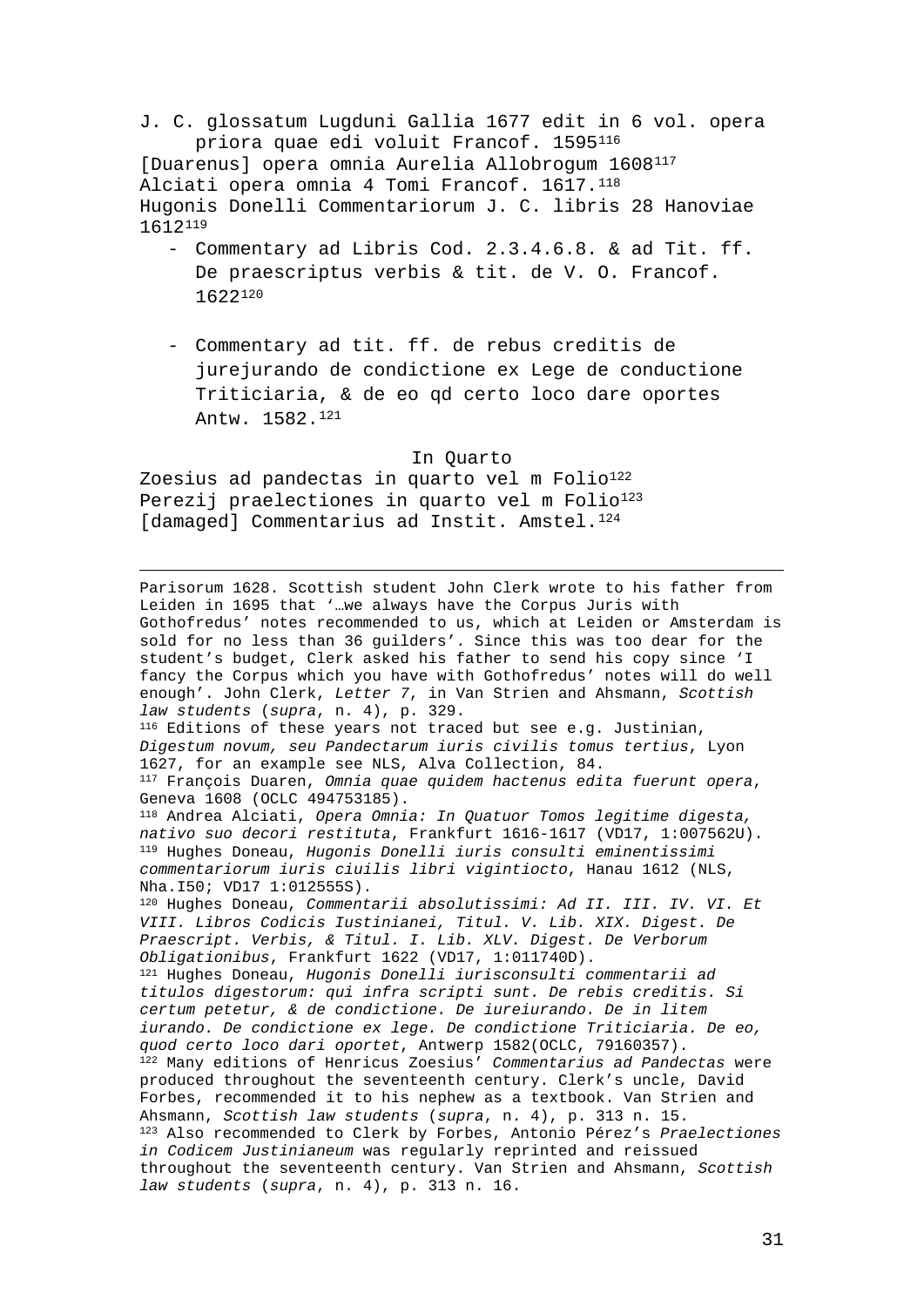<span id="page-32-10"></span><span id="page-32-9"></span><span id="page-32-8"></span><span id="page-32-7"></span><span id="page-32-6"></span><span id="page-32-5"></span><span id="page-32-4"></span><span id="page-32-3"></span><span id="page-32-2"></span><span id="page-32-1"></span><span id="page-32-0"></span>Pauli Voet Commentarius ad Instit.<sup>[125](#page-32-0)</sup> Ulr. Huberi prelect Instit.<sup>[126](#page-32-1)</sup> Arn. Vinnij Tractatus quinqz<sup>[127](#page-32-2)</sup> J. Fred. Boeckelmanni Commentary ad pandectas<sup>128</sup> Wessembeci paratitla ff. & 4 priorum librorum cod. notis Bachovij & Vinnij[129](#page-32-4) Wissenbachij disputat. Ad ff. edit Franequerae 106 [sic – part of entry lost in binding]<sup>[130](#page-32-5)</sup> - Disputat ad instit edit Lugd. Batav. 1676<sup>[131](#page-32-6)</sup> - Praelectiones ad 7 priores libros Cod<sup>[132](#page-32-7)</sup> Treutleri disputationes ad ff Francof. 1641[133](#page-32-8) Bachovi disputationes ad Treutlerum 3 vol Heidelberg & Argent.<sup>[134](#page-32-9)</sup> [damaged] Syntagma ff 4 voll.<sup>[135](#page-32-10)</sup> 124 Unidentified. Possibly an edition of Arnold Vinnius, *In quatuor libros Institutionum imperialium commentarius academicus & forensis* which was published in multiple editions by various publishers in Amsterdam in the second half of the seventeenth century. <sup>125</sup> Paul Voet's *In [quatuor](http://picarta.pica.nl/DB=3.11/SET=4/TTL=3/CLK?IKT=4&TRM=quatuor) [libros](http://picarta.pica.nl/DB=3.11/SET=4/TTL=3/CLK?IKT=4&TRM=libros) [Institutionum](http://picarta.pica.nl/DB=3.11/SET=4/TTL=3/CLK?IKT=4&TRM=Institutionum) [imperialium](http://picarta.pica.nl/DB=3.11/SET=4/TTL=3/CLK?IKT=4&TRM=imperialium) commentarius* was frequently re-issued in new and enlarged editions. <sup>126</sup> Ulric Huber, *Prælectionum juris civilis pars prima, quæ est ad integras Institutiones Justinianæas*, Franeker 1678 (STCN 160348684). This publication had its origins as a disputation. M. Ahsmann, *Teaching the ius hodiernum: Legal education of advocates in the Northern Netherlands (1575-1800)*, Tijdschrift voor  $127$  A widely available textbook. See e.g. the 4th edition: Arnold Vinnius, *[Tractatus](http://picarta.pica.nl/DB=3.11/SET=8/TTL=29/CLK?IKT=4&TRM=Tractatus) [quinque](http://picarta.pica.nl/DB=3.11/SET=8/TTL=29/CLK?IKT=4&TRM=quinque) de [pactis,](http://picarta.pica.nl/DB=3.11/SET=8/TTL=29/CLK?IKT=4&TRM=pactis,) [iurisdictione,](http://picarta.pica.nl/DB=3.11/SET=8/TTL=29/CLK?IKT=4&TRM=iurisdictione,) [collationibus,](http://picarta.pica.nl/DB=3.11/SET=8/TTL=29/CLK?IKT=4&TRM=collationibus,) [transactionibus](http://picarta.pica.nl/DB=3.11/SET=8/TTL=29/CLK?IKT=4&TRM=transactionibus) & [quæstionibus](http://picarta.pica.nl/DB=3.11/SET=8/TTL=29/CLK?IKT=4&TRM=qu%C3%A6stionibus) [iuris](http://picarta.pica.nl/DB=3.11/SET=8/TTL=29/CLK?IKT=4&TRM=iuris) selectis*, Rotterdam 1664. (STCN 057427895). <sup>128</sup> Johan Frederik Böckelmann, *[Commentariorum](http://picarta.pica.nl/DB=3.11/SET=9/TTL=1/CLK?IKT=4&TRM=Commentariorum) in [Digesta](http://picarta.pica.nl/DB=3.11/SET=9/TTL=1/CLK?IKT=4&TRM=Digesta) [Justiniani](http://picarta.pica.nl/DB=3.11/SET=9/TTL=1/CLK?IKT=4&TRM=Justiniani) [imp.](http://picarta.pica.nl/DB=3.11/SET=9/TTL=1/CLK?IKT=4&TRM=imp.) [libri](http://picarta.pica.nl/DB=3.11/SET=9/TTL=1/CLK?IKT=4&TRM=libri) XXVII*, Utrecht 1694 (STCN 160668786). <sup>129</sup> Multiple editions. See e.g. Matthaeus Wesenbeck, *Commentarii in Pandectas Juris Civilis et Codicem Justinianeum olim dicti Paratitla*, Leiden 1648(SCTN 11776728X). <sup>130</sup> Possibly Johannes Jacobus Wissenbach, *Dispvtationes jvris civilis: Ad calcem adjectæ sunt contradictiones juris canonici*, Franeker 1648. <sup>131</sup> Johannes Jacobus Wissenbach, *Disputationes ad instituta imperialia*, Leiden 1676 (OCLC**,** 67128385). <sup>132</sup> Johannes Jacobus Wissenbach, *Liber septimus: Codicis dn. Justiniani repetitae praelectionis commentationes cathedrariae*, Frankerae 1665 (SCTN 297974637). <sup>133</sup> 1641 edition not traced but see VD17, 12:165957L, Hieronymus Treutler, *[Selectarum](http://gso.gbv.de/DB=1.28/SET=6/TTL=25/MAT=/NOMAT=T/CLK?IKT=1016&TRM=Selectarum) [Disputationum](http://gso.gbv.de/DB=1.28/SET=6/TTL=25/MAT=/NOMAT=T/CLK?IKT=1016&TRM=Disputationum) [Ad](http://gso.gbv.de/DB=1.28/SET=6/TTL=25/MAT=/NOMAT=T/CLK?IKT=1016&TRM=Ad) [Ius](http://gso.gbv.de/DB=1.28/SET=6/TTL=25/MAT=/NOMAT=T/CLK?IKT=1016&TRM=Ius) [Civile](http://gso.gbv.de/DB=1.28/SET=6/TTL=25/MAT=/NOMAT=T/CLK?IKT=1016&TRM=Civile) [Iustinianaeum,](http://gso.gbv.de/DB=1.28/SET=6/TTL=25/MAT=/NOMAT=T/CLK?IKT=1016&TRM=Iustinianaeum,) [Quinquaginta](http://gso.gbv.de/DB=1.28/SET=6/TTL=25/MAT=/NOMAT=T/CLK?IKT=1016&TRM=Quinquaginta) [Libris](http://gso.gbv.de/DB=1.28/SET=6/TTL=25/MAT=/NOMAT=T/CLK?IKT=1016&TRM=Libris) [Pandectarum](http://gso.gbv.de/DB=1.28/SET=6/TTL=25/MAT=/NOMAT=T/CLK?IKT=1016&TRM=Pandectarum) [Comprehensum,](http://gso.gbv.de/DB=1.28/SET=6/TTL=25/MAT=/NOMAT=T/CLK?IKT=1016&TRM=Comprehensum,) [Resolutionum](http://gso.gbv.de/DB=1.28/SET=6/TTL=25/MAT=/NOMAT=T/CLK?IKT=1016&TRM=Resolutionum) [absolutissimarum](http://gso.gbv.de/DB=1.28/SET=6/TTL=25/MAT=/NOMAT=T/CLK?IKT=1016&TRM=absolutissimarum) [Voluminis](http://gso.gbv.de/DB=1.28/SET=6/TTL=25/MAT=/NOMAT=T/CLK?IKT=1016&TRM=Voluminis) ... [Residuae](http://gso.gbv.de/DB=1.28/SET=6/TTL=25/MAT=/NOMAT=T/CLK?IKT=1016&TRM=Residuae) [Disputationes](http://gso.gbv.de/DB=1.28/SET=6/TTL=25/MAT=/NOMAT=T/CLK?IKT=1016&TRM=Disputationes) [XV](http://gso.gbv.de/DB=1.28/SET=6/TTL=25/MAT=/NOMAT=T/CLK?IKT=1016&TRM=XV)*, Frankfurt 1640. <sup>134</sup> Reinhardus Bachovius Echtius, *Notae et Animadversiones ad Disputationes Hieronymi Treutler,* Heidelberg 1617-1619 (see e.g. NLS, Alva.367-368). <sup>135</sup> Possibly Georg Adam Struve, *Syntagma Iurisprudentiae, Secundùm ordinem Pandectarum concinnatum*, published in four volumes at Jena from 1655 to 1658 (OCLC, 615405821). Struve was professor of law at Jena from 1646-1667 and again from 1674 to 1692. A. R. von Eisenhart, *Struve, Georg Adam*, in: Allgemeine DeutscheBiographie (1893),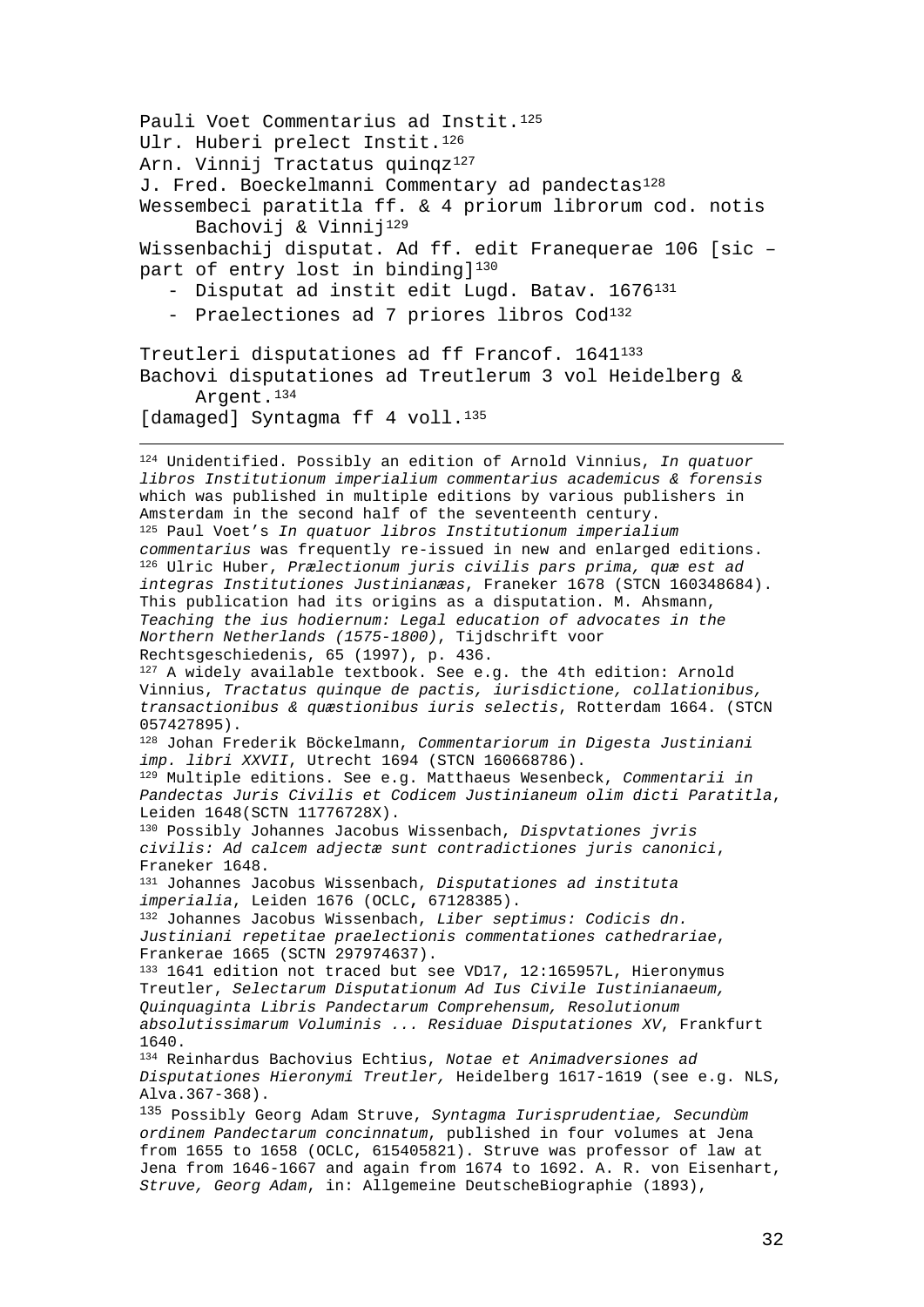# **Comments on Binning's book list**

The dates of the books that appear in Binning's list are a mix of older textbooks and more recent publications. This may indicate that Binning had advice from an older scholar when compiling his list. This is certainly the case for Binning's contemporary John Clerk of Penicuik who studied law at Leiden from 1694 to 1697. Clerk's uncle David Forbes recommended that his nephew should buy his textbooks upon arrival at Leiden and specifically listed 'elementary books' including the Institutes with Vinnius' notes, Vinnius' commentary on the Institutes, an octavo edition of the Corpus Juris Civilis with Gothodredus' notes and the same in folio, and Julius Pacius' analysis of the Institutes with notes by Schotanus and Wassenaer<sup>[136](#page-33-0)</sup>. Once Clerk had mastered these he could move onto Zoesius on the Digest, Perezius on the Codex, and Gudelinus on the Novels<sup>137</sup>. Forbes had been admitted advocate in 1677. His knowledge of legal publishing seems to have been recognised by his peers since he became one of the first curators of the Advocates Library, taking on the role for a year's term in 1683. Forbes prepared an inventory for the Library in

<span id="page-33-1"></span><span id="page-33-0"></span> available at http://www.deutsche-biographie.de/pnd118756087.html (accessed 11 Dec. 2014). <sup>136</sup> David Forbes, *Mr David Forbes His Advice*, in Van Strien and Ahsmann, *Scottish law students* (*supra*, n. 4), p. 312. <sup>137</sup> *Ibid*., p. 313-314.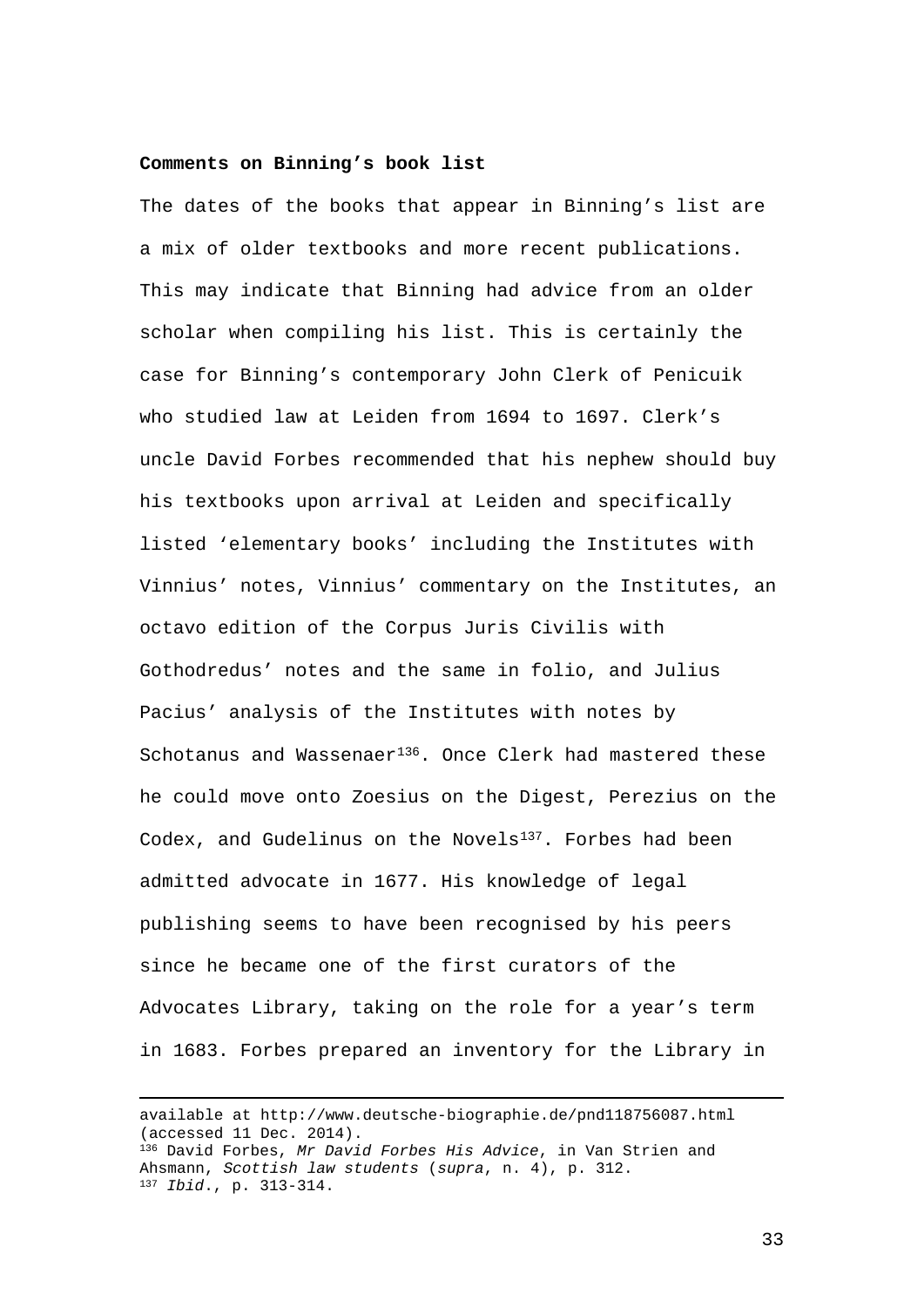1687[138.](#page-34-0) However, his well-meant advice on buying textbooks and studying in Leiden proved to be of little use for his nephew who wrote to another uncle that he

was very much obliged to my uncle Mr David for the pains he took in writing a sheet of paper full of advices as to the method of my studying the law here. But I have found that it was of very little to the purpose, seeing I am obliged to follow my professor's method which is quite contrary from my uncle's<sup>[139](#page-34-1)</sup>.

Even so, Clerk copied out his uncle's instructions and seems to have referred to them during his time in the Netherlands. Binning's list may have started as a similar offering from an advocate who had made the journey to the Low Countries the generation before.

Binning's list concentrates on books for study. Van Eck's teaching, as demonstrated by the notes Binning added to his copy of his teacher's *Principia*, drew heavily upon humanist scholarship. This list, with its mentions of e.g. Alciato, Duaren, and Doneau, provides more evidence for a humanist influence in law teaching in late seventeenth-century Utrecht.

—

<span id="page-34-1"></span><span id="page-34-0"></span><sup>138</sup> *Advocates Minutes. Volume 1* (*supra,* n. 42), pp. 36, 61, 80. <sup>139</sup> John Clerk, *Letter to William Aikman of Cairnie*, in Van Strien and Ahsmann, *Scottish law students* (*supra*, n. 4), p. 322.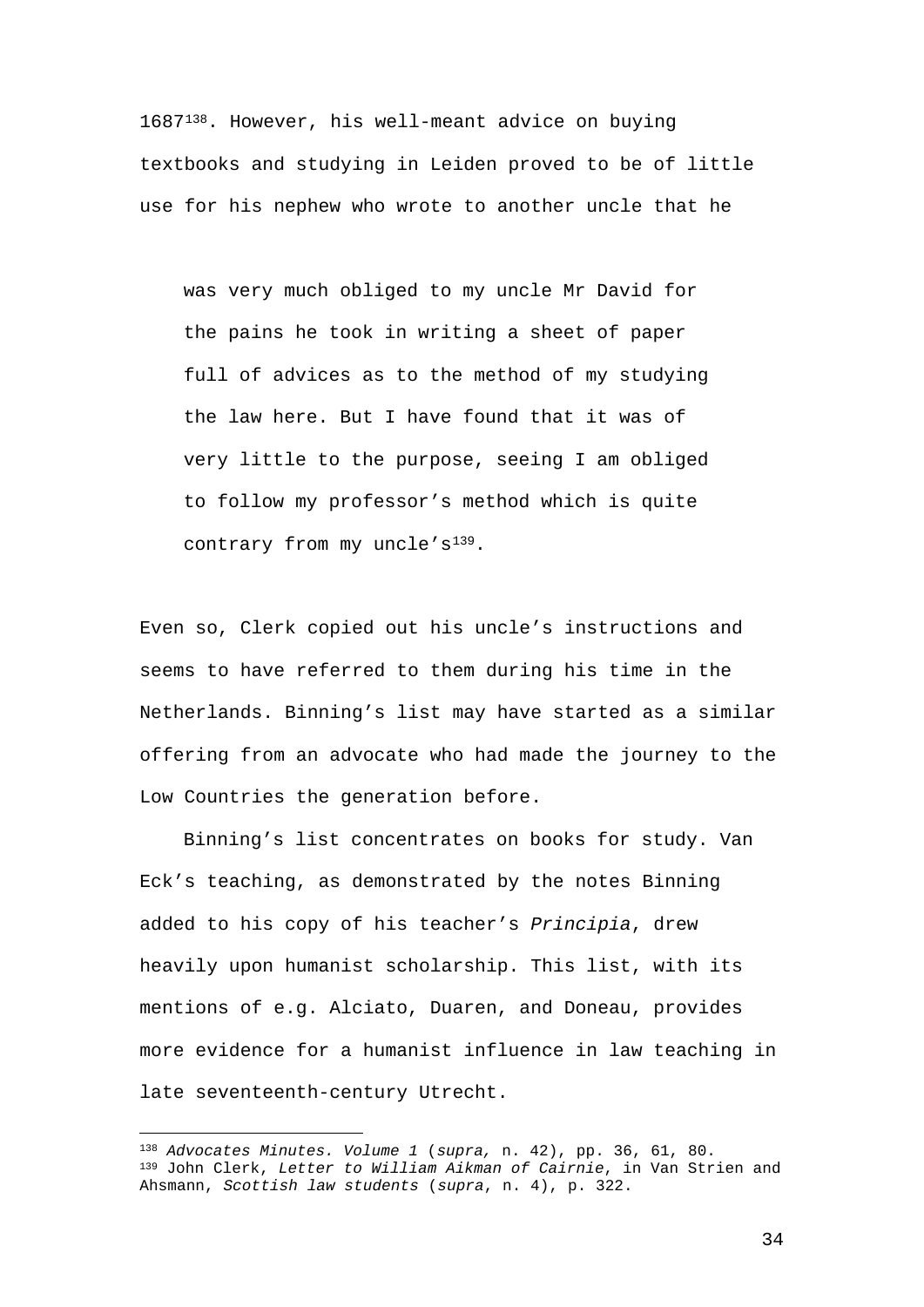The list also includes a selection of printed disputations. Printed disputations originated from oral disputing. Students in the Netherlands attended weekly sessions at which their professors led discussions about a set of theses. Students would write responses which came to be known as *disputationes*[140](#page-35-0). *Disputationes*, since they offered practice in skills of oral disputation and in the written composition of arguments, provided an important part of advocates' legal training. Professors might publish themed sets of them under their own names[141.](#page-35-1) These collections, in turn, could be used as textbooks[142.](#page-35-2)

Printed *disputationes* could also serve as models for aspirant Scottish advocates who were required to submit printed theses as part of their admission procedure. Advocates theses have a similar structure to both the theses submitted by Scottish regents on behalf of their scholars as they took their undergraduate degrees and to the doctoral theses defended by continental higher degree candidates. Scottish legal scholars rarely took degrees abroad[143](#page-35-3). Instead, they passed exams, both written and oral, when they returned to Scotland. Scottish legal

<span id="page-35-3"></span><span id="page-35-2"></span><span id="page-35-1"></span><span id="page-35-0"></span>— <sup>140</sup> P. Nève, *Disputations of Scots students attending universities in the Northern Netherlands*, in: Legal History in the Making: Proceedings of the Ninth British Legal History Conference, ed. W.M. Gordon and T.D. Fergus, Glasgow 1991, p. 100. <sup>141</sup> Van den Bergh, *Life and work of Gerard Noodt* (*supra*, n. 9), p. 269. <sup>142</sup> Nève, *Disputations* (*supra*, n. 140), p. 100. <sup>143</sup> *Ibid*., p. 102.